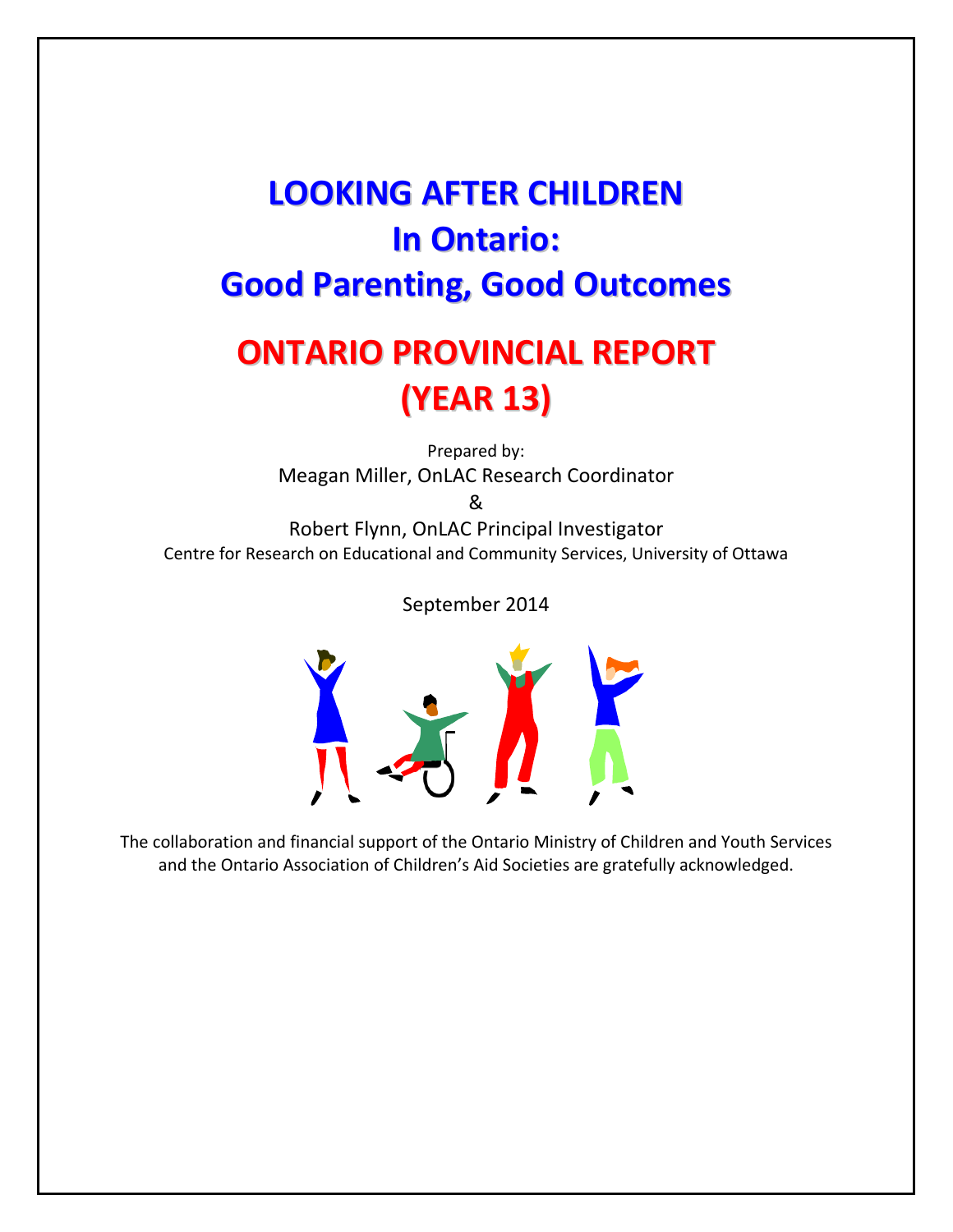## **Preface**

This report is designed for use by child welfare organizations as a performance measurement system. The AAR outcome data available in this report should assist child welfare organizations in the development of an internal evaluation program. The AAR findings are intended to help supervisors, program managers, executive directors and board members within child welfare organizations monitor children's outcomes on a regular basis by comparing children's and youths' developmental progress with intended goals. A second intended use of the AAR is to inform decision-makers as to possible means of improving the quality and relevance of services on an ongoing basis.

*Note: The AAR findings presented in this report must be reviewed and interpreted carefully by child welfare organizations before new policies and services are implemented.*

This report is also designed to provide policy‐makers with accurate, up‐to‐ date knowledge of system-wide outcomes thereby fulfilling an accountability function and a guiding function in identifying policies and practices that promote continuous improvements in child welfare policies and practices.

The acronym 'CAS' appearing in the report represents the data for the specific child welfare organization for which the report was prepared. 'ON' represents the Ontario sample.

A double hyphen (‐ ‐) in this report indicates that there was no data collected on a specific variable for a specific group. Clarification is noted, where possible. Percentages were rounded.

Individual agency reports were generated for datasets with 20 or more young people.

Any comments and suggestions about this confidential report should be communicated to Meagan Miller at mmiller@uottawa.ca

©Ontario Association of Children's Aid Societies September, 2014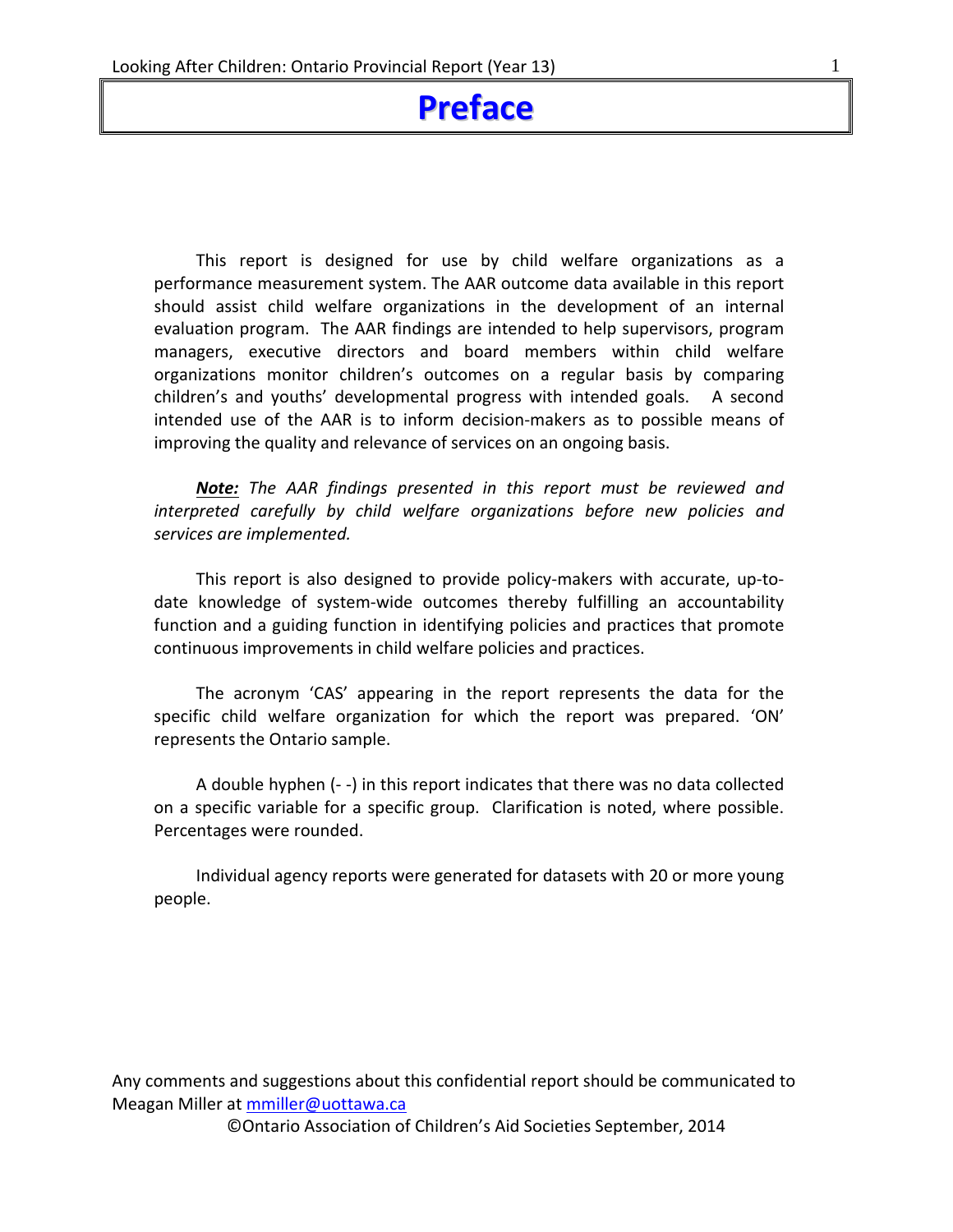# **Background Information**

The Background Information section of this report provides basic socio‐demographic information on the young people in care who completed a Year 13 Assessment and Action Record (AAR), their caregivers, and their child welfare workers.

## **Who are the young people living in care?**

**Table 1.1**: Gender and age of young people who completed a Year 13 AAR, and language of the AAR conversation.

|             |                                 |         |         | <b>CAS</b> |           | ON         |            |            |            |  |
|-------------|---------------------------------|---------|---------|------------|-----------|------------|------------|------------|------------|--|
|             | <b>Age Group</b>                | $0 - 4$ | $5 - 9$ | $10 - 15$  | $16 - 21$ | $0 - 4$    | $5 - 9$    | $10 - 15$  | $16 - 21$  |  |
| Sample Size |                                 | $N =$   | $N =$   | $N =$      | $N =$     | $N = 1047$ | $N = 1124$ | $N = 2662$ | $N = 1894$ |  |
| Gender      | Male                            |         |         |            |           | 53%        | 57%        | 56%        | 54%        |  |
|             | Female                          |         |         |            |           | 48%        | 43%        | 44%        | 46%        |  |
|             | Mean                            |         |         |            |           | 2.0        | 7.1        | 13.0       | 16.7       |  |
| Age         | Median                          |         |         |            |           | 2.0        | 7.0        | 13.0       | 17.0       |  |
|             | English                         |         |         |            |           | 98%        | 98%        | 98%        | 97%        |  |
|             | French                          |         |         |            |           | 2%         | 1%         | 2%         | 2%         |  |
| Language    | First Nations or Inuit language |         |         |            |           | 0%         | 0%         | 0%         | 0.1%       |  |
|             | Other                           |         |         |            |           | 0.2%       | 0.2%       | 0%         | 0.4%       |  |

**Table 1.2**: Percentage of young people who completed a Year 13 AAR by legal status.

|        |                                      |         |       | <b>CAS</b> |           | ΟN      |       |           |           |  |
|--------|--------------------------------------|---------|-------|------------|-----------|---------|-------|-----------|-----------|--|
|        | <b>Age Group</b>                     | $0 - 4$ | $5-9$ | $10 - 15$  | $16 - 21$ | $0 - 4$ | $5-9$ | $10 - 15$ | $16 - 21$ |  |
|        | Crown Ward, with access              |         |       |            |           | 4%      | 22%   | 53%       | 61%       |  |
|        | Crown Ward                           |         |       |            |           | 29%     | 30%   | 25%       | 20%       |  |
|        | Society Ward                         |         |       |            |           | 27%     | 18%   | 11%       | 5%        |  |
| Legal  | Temporary care agreement             |         |       |            |           | 2%      | 2%    | 2%        | 0.4%      |  |
| status | Interim care and custody             |         |       |            |           | 33%     | 20%   | 7%        | 2%        |  |
|        | Customary care                       |         |       |            |           | 5%      | 8%    | 3%        | 0.4%      |  |
|        | <b>Extended Care and Maintenance</b> |         |       |            |           | $- -$   | $- -$ | --        | 10%       |  |
|        | Other                                |         |       |            |           | 0.4%    | 0.5%  | 0.2%      | 0.8%      |  |

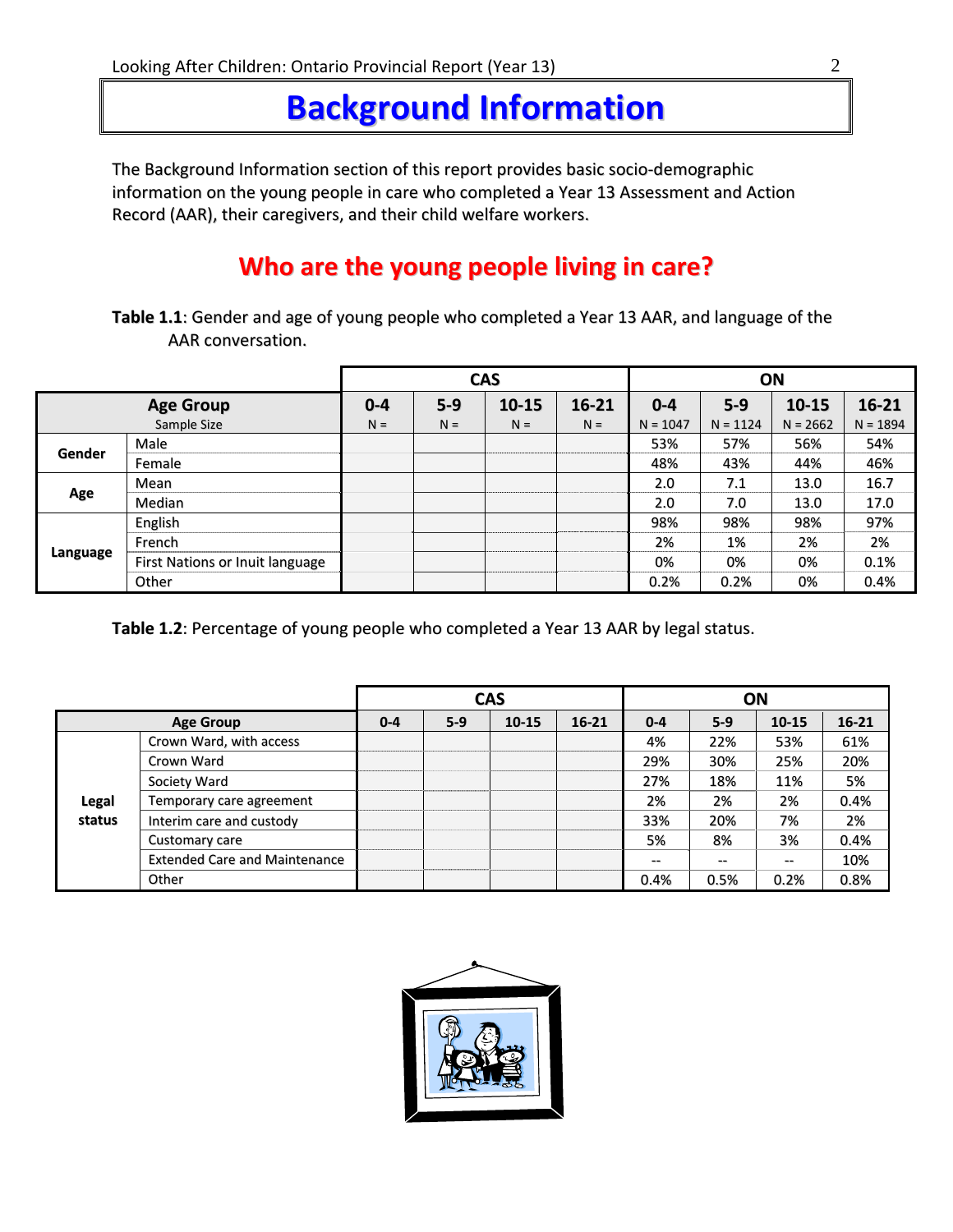## **In what settings do the young people live?**

| Table 1.3: Percentage of young people in Ontario in different placement settings. |  |  |  |
|-----------------------------------------------------------------------------------|--|--|--|
|-----------------------------------------------------------------------------------|--|--|--|

|                             |                                                  |         |       | <b>CAS</b> |           | ON      |       |           |           |  |
|-----------------------------|--------------------------------------------------|---------|-------|------------|-----------|---------|-------|-----------|-----------|--|
|                             | <b>Age Group</b>                                 | $0 - 4$ | $5-9$ | $10 - 15$  | $16 - 21$ | $0 - 4$ | $5-9$ | $10 - 15$ | $16 - 21$ |  |
|                             | Foster home*                                     |         |       |            |           | 80%     | 62%   | 50%       | 35%       |  |
|                             | Foster home**                                    |         |       |            |           | 11%     | 18%   | 20%       | 14%       |  |
|                             | Group home**                                     |         |       |            |           | 0.3%    | 3%    | 13%       | 16%       |  |
|                             | Kinship in care                                  |         |       |            |           | 6%      | 12%   | 11%       | 6%        |  |
|                             | Group home*                                      |         |       |            |           | 0.3%    | 3%    | 2%        | 2%        |  |
|                             | Children's mental health<br>residential facility |         |       |            |           | 0%      | 0.6%  | 1%        | 0.6%      |  |
|                             | Hospital                                         |         |       |            |           | 0.1%    | 0%    | 0%        | 0%        |  |
|                             | Customary care                                   |         |       |            |           | 2%      | 3%    | 0.7%      | 0.1%      |  |
| <b>Placement</b><br>setting | Custody/Detention facility                       |         |       |            |           |         | $-$   | 0.2%      | 0.6%      |  |
|                             | With birth parents                               |         |       |            |           | 0%      | 0%    | 0.3%      | 1%        |  |
|                             | With relatives (not in care)                     |         |       |            |           | 0%      | 0%    | 0.2%      | 1%        |  |
|                             | Psychiatric facility                             |         |       |            |           | 0%      | 0%    | 0.2%      | 0%        |  |
|                             | Adoption probation                               |         |       |            |           | 0.3%    | 0.4%  | 0.1%      | 0%        |  |
|                             | Shelter                                          |         |       |            |           | --      | $-$   | 0.1%      | 0.3%      |  |
|                             | Whereabouts unknown or<br>unapproved             |         |       |            |           |         | --    | 0.2%      | 0.6%      |  |
|                             | Independent living                               |         |       |            |           |         | --    | 0%        | 18%       |  |
|                             | Other                                            |         |       |            |           | 0.1%    | 0.5%  | 0.7%      | 3%        |  |

\*operated by a child welfare organization

\*\*outside purchased care

#### **Table 1.4**: Reason(s) for admission to care.

|                |                        |         |         | <b>CAS</b> |           |         | ON    |       |           |
|----------------|------------------------|---------|---------|------------|-----------|---------|-------|-------|-----------|
|                | <b>Age Group</b>       | $0 - 4$ | $5 - 9$ | $10 - 15$  | $16 - 21$ | $0 - 4$ | $5-9$ | 10-15 | $16 - 21$ |
|                | Physical harm          |         |         |            |           | 25%     | 27%   | 28%   | 23%       |
|                | Sexual harm            |         |         |            |           | 3%      | 6%    | 6%    | 8%        |
| <b>Reasons</b> | Neglect                |         |         |            |           | 65%     | 68%   | 62%   | 47%       |
| for            | <b>Emotional harm</b>  |         |         |            |           | 26%     | 40%   | 40%   | 30%       |
| admission      | Abandonment/Separation |         |         |            |           | 7%      | 11%   | 18%   | 21%       |
| to care        | Problematic behaviour  |         |         |            |           | 1%      | 8%    | 18%   | 23%       |
|                | Domestic violence      |         |         |            |           | 22%     | 27%   | 22%   | 17%       |
|                | Other                  |         |         |            |           | 20%     | 12%   | 11%   | 10%       |

**Note**: respondents could select more than one option.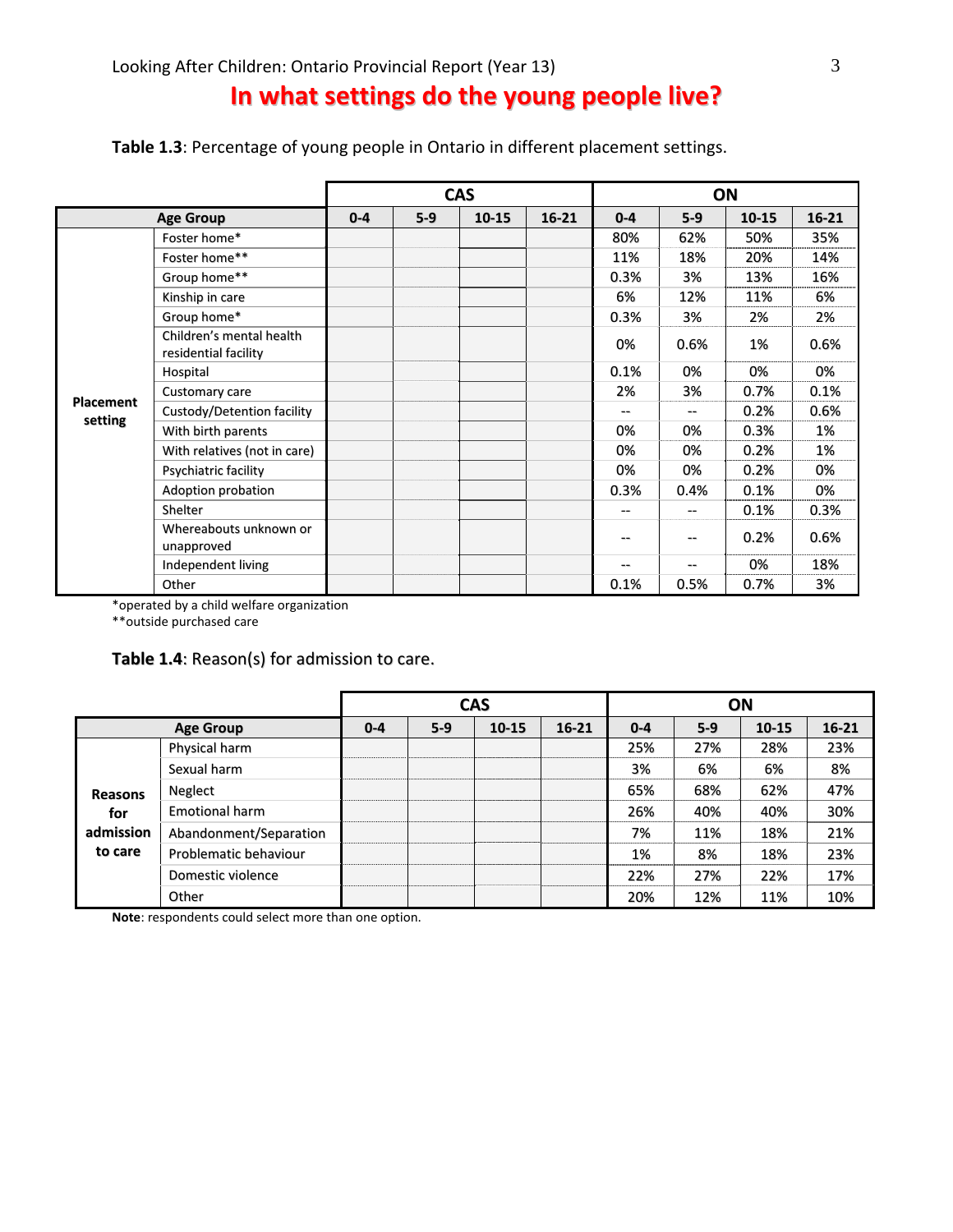## **Who looks after the young people?**

### CAS Staff

**Table 1.5**: Basic demographic information on child welfare worker.

|                                           |                    |                                   |         |         | <b>CAS</b> |           | ON      |       |       |         |
|-------------------------------------------|--------------------|-----------------------------------|---------|---------|------------|-----------|---------|-------|-------|---------|
|                                           | <b>Age Group</b>   |                                   | $0 - 4$ | $5 - 9$ | 10-15      | $16 - 21$ | $0 - 4$ | $5-9$ | 10-15 | $16-21$ |
| <b>Gender of child</b>                    | Male               |                                   |         |         |            |           | 5%      | 8%    | 13%   | 14%     |
| welfare worker                            | Female             |                                   |         |         |            |           | 95%     | 92%   | 87%   | 86%     |
| Length of time                            | Less than one year |                                   |         |         |            |           | 50%     | 37%   | 28%   | 25%     |
| working with this                         | One to three years |                                   |         |         |            |           | 48%     | 50%   | 42%   | 39%     |
| child                                     | Four to nine years |                                   |         |         |            |           | 3%      | 12%   | 26%   | 27%     |
|                                           | 10 years or more   |                                   |         |         |            |           | 0%      | 2%    | 5%    | 8%      |
|                                           | Less than one year |                                   |         |         |            |           | 3%      | 5%    | 3%    | 2%      |
| <b>Total length of</b><br>time working in | One to three years |                                   |         |         |            |           | 12%     | 10%   | 8%    | 5%      |
| child welfare                             | Four to nine years |                                   |         |         |            |           | 33%     | 36%   | 30%   | 30%     |
|                                           | 10 years or more   |                                   |         |         |            |           | 53%     | 49%   | 60%   | 63%     |
|                                           |                    | Less than high school diploma     |         |         |            |           | 0%      | 0.2%  | 0.2%  | 0.1%    |
|                                           |                    | High school diploma               |         |         |            |           | 1%      | 2%    | 1%    | 0.3%    |
|                                           | Trade, vocational, |                                   |         |         |            | 0%        | 0.1%    | 0.3%  | 0.1%  |         |
|                                           |                    | apprenticeship certificate        |         |         |            |           |         |       |       |         |
| <b>Highest level of</b>                   |                    | Non-university certificate or     |         |         |            |           | 15%     | 17%   | 14%   | 12%     |
| education achieved                        | college diploma    |                                   |         |         |            |           |         |       |       |         |
| by child welfare                          |                    | University certificate or diploma |         |         |            |           | 1%      | 3%    | 2%    | 2%      |
| worker                                    |                    | below Bachelor's level            |         |         |            |           |         |       |       |         |
|                                           | Bachelor's degree  |                                   |         |         |            |           | 54%     | 52%   | 57%   | 63%     |
|                                           |                    | University certificate or diploma |         |         |            |           | 14%     | 11%   | 9%    | 7%      |
|                                           |                    | above Bachelor's level            |         |         |            |           |         |       |       |         |
|                                           | Master's degree    |                                   |         |         |            |           | 15%     | 16%   | 17%   | 16%     |
|                                           | Doctoral degree    |                                   |         |         |            |           | 0%      | 0%    | 0%    | 0%      |
| Does child welfare worker                 |                    | Yes                               |         |         |            |           | 99%     | 99%   | 99%   | 98%     |
| speak the young person's                  |                    |                                   |         |         |            |           |         |       |       |         |
| primary language?                         |                    | <b>No</b>                         |         |         |            |           | 2%      | 1%    | 1%    | 2%      |

**Table 1.6**: Training child welfare worker has received in Looking After Children

|                                                                                                              |                                         |         |       | <b>CAS</b> |           |         |       | ON        |           |
|--------------------------------------------------------------------------------------------------------------|-----------------------------------------|---------|-------|------------|-----------|---------|-------|-----------|-----------|
|                                                                                                              | <b>Age Group</b>                        | $0 - 4$ | $5-9$ | $10 - 15$  | $16 - 21$ | $0 - 4$ | $5-9$ | $10 - 15$ | $16 - 21$ |
| Percentage of child welfare workers<br>who have received formal training in<br><b>Looking After Children</b> |                                         |         |       |            | 88%       | 86%     | 89%   | 84%       |           |
|                                                                                                              | Very often                              |         |       |            |           | 18%     | 24%   | 25%       | 25%       |
| <b>Frequency of</b><br>discussion of                                                                         | Sometimes                               |         |       |            |           | 56%     | 57%   | 58%       | 58%       |
| AAR in                                                                                                       | Almost never                            |         |       |            |           | 7%      | 9%    | 10%       | 11%       |
| supervision                                                                                                  | Not applicable (first<br>AAR completed) |         |       |            |           | 20%     | 9%    | 7%        | 6%        |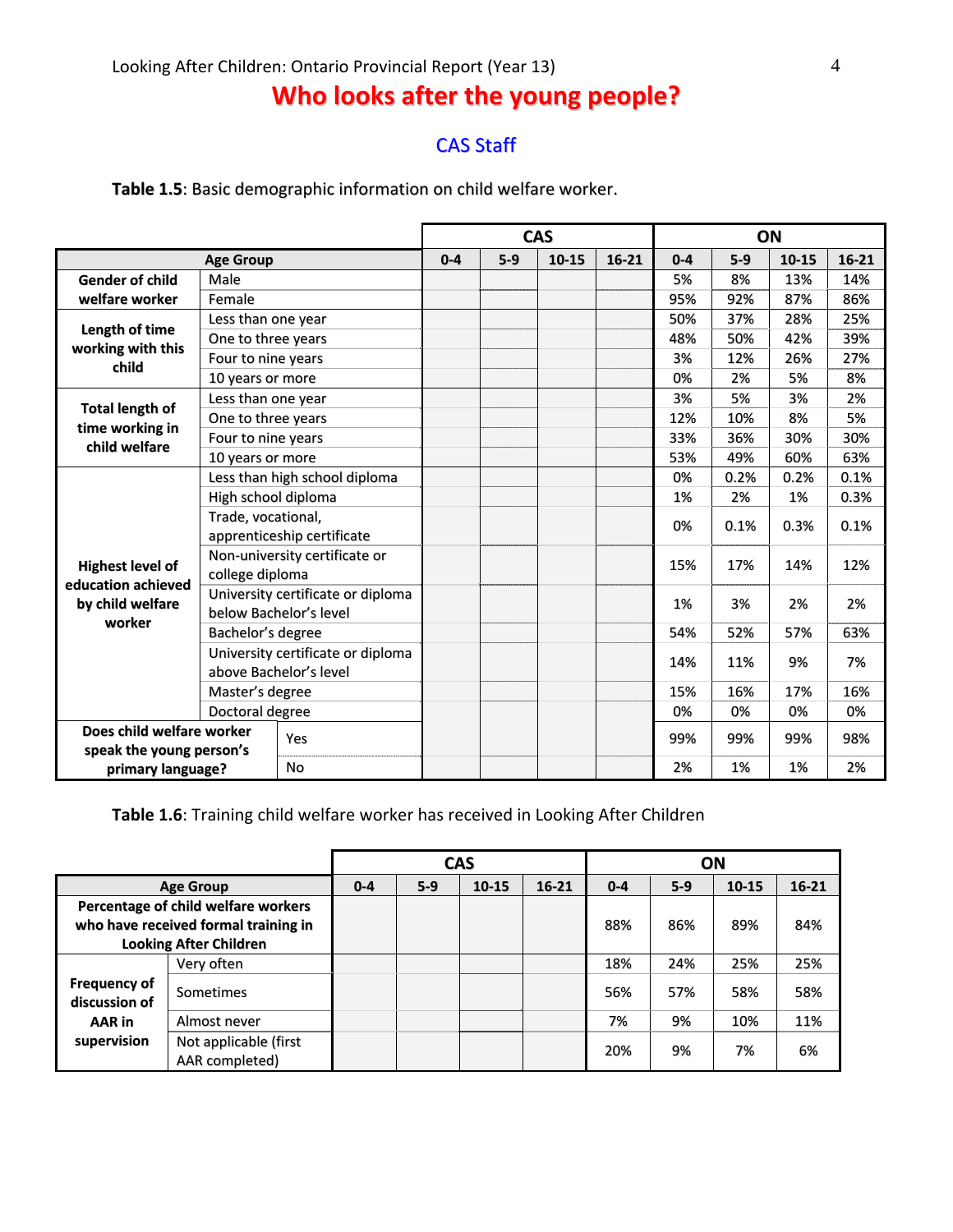|                                 |                                 |         |       | <b>CAS</b> |           |         |       | ON        |           |
|---------------------------------|---------------------------------|---------|-------|------------|-----------|---------|-------|-----------|-----------|
|                                 | <b>Age Group</b>                | $0 - 4$ | $5-9$ | 10-15      | $16 - 17$ | $0 - 4$ | $5-9$ | $10 - 15$ | $16 - 17$ |
| Gender                          | Male                            |         |       |            |           | 4%      | 7%    | 11%       | 18%       |
|                                 | Female                          |         |       |            |           | 96%     | 93%   | 89%       | 82%       |
|                                 | Less than one<br>year           |         |       |            |           | 12%     | 8%    | 7%        | 7%        |
| Years<br>providing              | One to three<br>years           |         |       |            |           | 29%     | 26%   | 15%       | 14%       |
| foster care, in<br>total        | Four to nine<br>years           |         |       |            |           | 30%     | 35%   | 33%       | 29%       |
|                                 | 10 years or more                |         |       |            |           | 29%     | 32%   | 45%       | 49%       |
| <b>Ethnicity the</b>            | Same                            |         |       |            |           | 42%     | 41%   | 47%       | 47%       |
| same or                         | <b>Similar</b>                  |         |       |            |           | 34%     | 36%   | 34%       | 34%       |
| similar to the<br>young person? | Neither the<br>same nor similar |         |       |            |           | 23%     | 21%   | 19%       | 19%       |
|                                 | Excellent                       |         |       |            |           | 42%     | 38%   | 35%       | 34%       |
|                                 | Very good                       |         |       |            |           | 43%     | 46%   | 46%       | 46%       |
| Caregiver's<br>health           | Good                            |         |       |            |           | 15%     | 14%   | 17%       | 18%       |
|                                 | Fair                            |         |       |            |           | 1%      | 2%    | 2%        | 2%        |
|                                 | Poor                            |         |       |            |           | 0%      | 0%    | 0.2%      | 0.4%      |

#### **Table 1.7**: Basic demographic information on the caregiver (ages 0 to 17 years).

**Note**: The term "caregiver" refers to the adult caregiver who is considered the most knowledgeable about the young person. He or she is the caregiver most actively involved in the young person's care.

**Table 1.8**: Training caregiver has received in Looking After Children and other programs (ages 0‐ 17 years).

|                                                                                         |                                                           |         |       | <b>CAS</b> |           | ON      |       |           |           |
|-----------------------------------------------------------------------------------------|-----------------------------------------------------------|---------|-------|------------|-----------|---------|-------|-----------|-----------|
|                                                                                         | <b>Age Group</b>                                          | $0 - 4$ | $5-9$ | $10 - 15$  | $16 - 17$ | $0 - 4$ | $5-9$ | $10 - 15$ | $16 - 17$ |
| Percentage of caregivers who have received formal<br>training in Looking After Children |                                                           |         |       |            | 62%       | 65%     | 68%   | 50%       |           |
|                                                                                         | PRIDE*                                                    |         |       |            |           | 76%     | 65%   | 52%       | 33%       |
| <b>Training in</b><br>programs<br>other than<br><b>Looking After</b><br><b>Children</b> | Agency-specific program                                   |         |       |            |           | 54%     | 54%   | 51%       | 35%       |
|                                                                                         | Foster parent techniques (offered<br>by CEGEP or college) |         |       |            |           | 13%     | 15%   | 15%       | 11%       |
|                                                                                         | Other training program                                    |         |       |            |           | 32%     | 36%   | 41%       | 36%       |

**Note**: Respondents were able to choose more than one training program other than Looking After Children

\* Parenting Resources for Information, Development, and Education program.

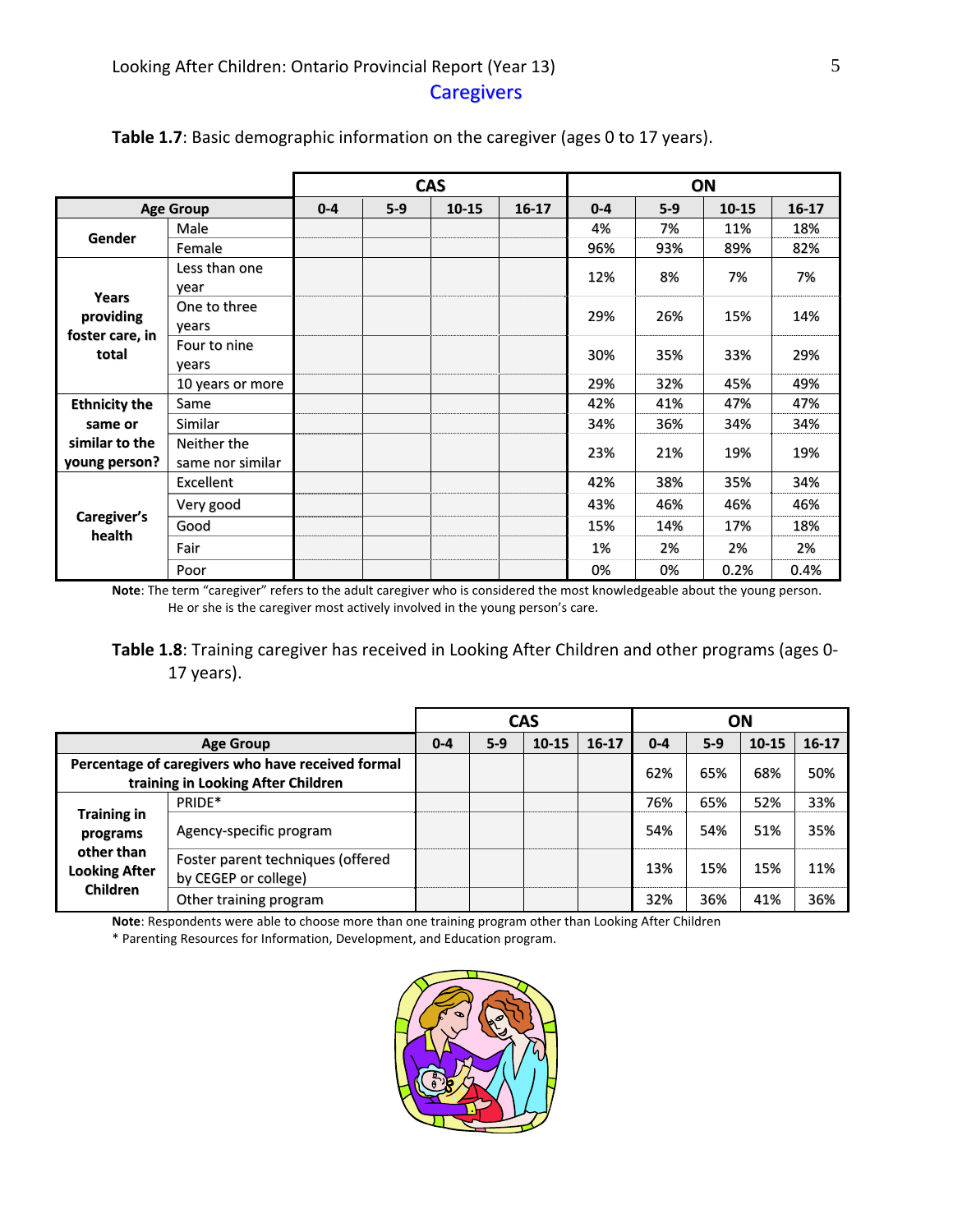# **What is the temporal stability associated with different types of placement settings?**

This section illustrates the stability associated with the top five placement settings for each age group, and overall for each age group.

| Table 2.1: Measures of temporal stability by placement setting and overall (ages 0 to 17 years). |  |  |
|--------------------------------------------------------------------------------------------------|--|--|
|--------------------------------------------------------------------------------------------------|--|--|

|                       |                   | <b>CAS</b> | ON      |             | <b>CAS</b> | ON    |                | <b>CAS</b> | ON        |                       | <b>CAS</b> | ON        |
|-----------------------|-------------------|------------|---------|-------------|------------|-------|----------------|------------|-----------|-----------------------|------------|-----------|
| <b>Age Group</b>      |                   | $0 - 4$    | $0 - 4$ |             | $5-9$      | $5-9$ |                | 10-15      | $10 - 15$ |                       | $16 - 17$  | $16 - 17$ |
|                       | Foster home       |            | 1.3     | Foster home |            | 2.2   | Foster home    |            | 3.9       | Foster home           |            | 4.5       |
| Average               | Kinship           |            | 1.2     | Group home  |            | 1.6   | Group home     |            | 1.9       | Group home            |            | 1.8       |
| years in<br>placement | Customary<br>Care |            | 1.6     | Kinship     |            | 2.9   | Kinship        |            | 5.6       | Independent<br>living |            | 0.6       |
|                       | Overall           |            | 1.3     | Overall     |            | 2.3   | <b>Overall</b> |            | 3.7       | Overall               |            | 3.5       |
| Average               | Foster home       |            | 2.4     | Foster home |            | 3.4   | Foster home    |            | 4.2       | Foster home           |            | 4.8       |
| changes in            | Kinship           |            | 2.4     | Group home  |            | 3.5   | Group home     |            | 5.7       | Group home            |            | 6.1       |
| main<br>caregiver     | Customary<br>Care |            | 3.1     | Kinship     |            | 2.9   | Kinship        |            | 3.3       | Independent<br>living |            | 6.8       |
| since birth           | Overall           |            | 2.6     | Overall     |            | 3.3   | Overall        |            | 4.4       | Overall               |            | 5.3       |
| Average               | Foster home       |            | 3.0     | Foster home |            | 4.3   | Foster home    |            | 5.4       | Foster home           |            | 6.1       |
| changes in            | Kinship           |            | 3.2     | Group home  |            | 4.0   | Group home     |            | 6.4       | Group home            |            | 7.5       |
| place of<br>residence | Customary<br>Care |            | 3.5     | Kinship     |            | 4.0   | Kinship        |            | 4.8       | Independent<br>living |            | 9.5       |
| since birth           | Overall           |            | 3.0     | Overall     |            | 4.3   | Overall        |            | 5.5       | Overall               |            | 6.9       |

**Note:** Provincial range years in placement overall by age group: 0-4 = 0.8-4.8 years; 5-9 = 0.8-9.9 years; 10-15 = 0.8-15.8 years; 16‐17 = 0.8‐17 years

Provincial range changes in main caregiver since birth by age group: 0‐4 = 1‐12 caregivers; 5‐9 = 1‐32 caregivers; 10‐15 = 1‐82 caregivers; 16‐17 = 1‐77 caregivers

Provincial range changes in place of residence since birth by age group: 0‐4 = 1‐66 changes; 5‐9 = 1‐20 changes; 10‐15 = 1‐63 changes; 16‐17 = 1‐66 changes

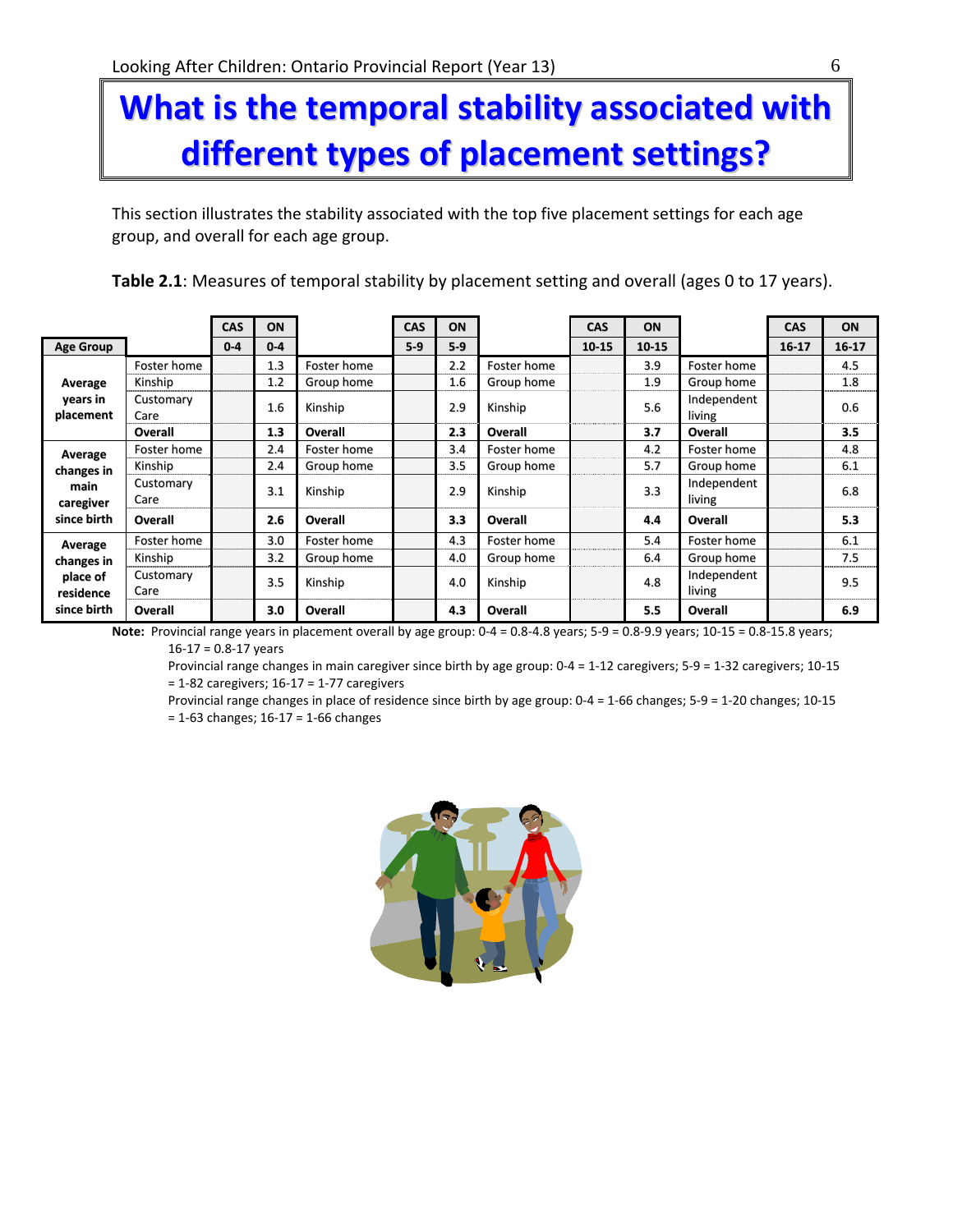**Table 2.2**: Young people who have a permanency plan by placement setting and overall (ages 0‐17 years).

|                    |                   | <b>CAS</b> | ON      |             | CAS   | ON    |                | CAS   | ON        |                       | CAS       | ON        |
|--------------------|-------------------|------------|---------|-------------|-------|-------|----------------|-------|-----------|-----------------------|-----------|-----------|
| <b>Age Group</b>   |                   | $0 - 4$    | $0 - 4$ |             | $5-9$ | $5-9$ |                | 10-15 | $10 - 15$ |                       | $16 - 17$ | $16 - 17$ |
| Young people       | Foster<br>home    |            | 79%     | Foster home |       | 80%   | Foster home    |       | 86%       | Foster home           |           | 90%       |
| who have a         | Kinship           |            | 83%     | Group home  |       | 61%   | Group home     |       | 76%       | Group home            |           | 86%       |
| permanency<br>plan | Customary<br>Care |            | 84%     | Kinship     |       | 88%   | Kinship        |       | 96%       | Independent<br>living |           | 89%       |
|                    | Overall           |            | 79%     | Overall     |       | 80%   | <b>Overall</b> |       | 86%       | Overall               |           | 88%       |

### **Table 2.3**: Permanency plans overall (ages 0 to 17 years).

|            |                                    |         |       | <b>CAS</b> |         |         |       | <b>ON</b> |         |
|------------|------------------------------------|---------|-------|------------|---------|---------|-------|-----------|---------|
|            | <b>Age Group</b>                   | $0 - 4$ | $5-9$ | 10-15      | $16-17$ | $0 - 4$ | $5-9$ | 10-15     | $16-17$ |
|            | Remain in current placement        |         |       |            |         | 23%     | 37%   | 68%       | 53%     |
|            | Move to adoption                   |         |       |            |         | 49%     | 34%   | 8%        | 0.8%    |
|            | Move to kinship                    |         |       |            |         | 3%      | 3%    | 2%        | 0.7%    |
|            | Status change to legal custody     |         |       |            |         | 0.6%    | 1%    | 2%        | 0.4%    |
| Permanency | Move to customary care             |         |       |            |         | 1%      | 1%    | 0.2%      | 0.1%    |
| plan       | Move to independent living         |         |       |            |         | 0%      | 0.1%  | 2%        | 26%     |
|            | Move to adult services             |         |       |            |         | 0%      | 0.3%  | 3%        | 9%      |
|            | Discharge from care                |         |       |            |         | 6%      | 8%    | 4%        | 3%      |
|            | Other                              |         |       |            |         | 2%      | 2%    | 3%        | 3%      |
|            | Permanency plan not yet determined |         |       |            |         | 16%     | 14%   | 10%       | 5%      |

### **Table 2.4**: Permanency of placement by placement setting, reported by the child welfare worker (ages 0 to 17 years).

|                         |                   | CAS     | ON      |             | <b>CAS</b> | <b>ON</b> |             | CAS   | ΟN        |                       | CAS       | ON        |
|-------------------------|-------------------|---------|---------|-------------|------------|-----------|-------------|-------|-----------|-----------------------|-----------|-----------|
| <b>Age Group</b>        |                   | $0 - 4$ | $0 - 4$ |             | $5-9$      | $5-9$     |             | 10-15 | $10 - 15$ |                       | $16 - 17$ | $16 - 17$ |
| Young people            | Foster home       |         | 77%     | Foster home |            | 79%       | Foster home |       | 79%       | Foster home           |           | 76%       |
| who have had            | Kinship           |         | 65%     | Group home  |            | 63%       | Group home  |       | 55%       | Group home            |           | 54%       |
| "much"<br>continuity of | Customary<br>Care |         | 75%     | Kinship     |            | 80%       | Kinship     |       | 91%       | Independent<br>living |           | 12%       |
| care                    | Overall           |         | 76%     | Overall     |            | 78%       | Overall     |       | 75%       | Overall               |           | 61%       |

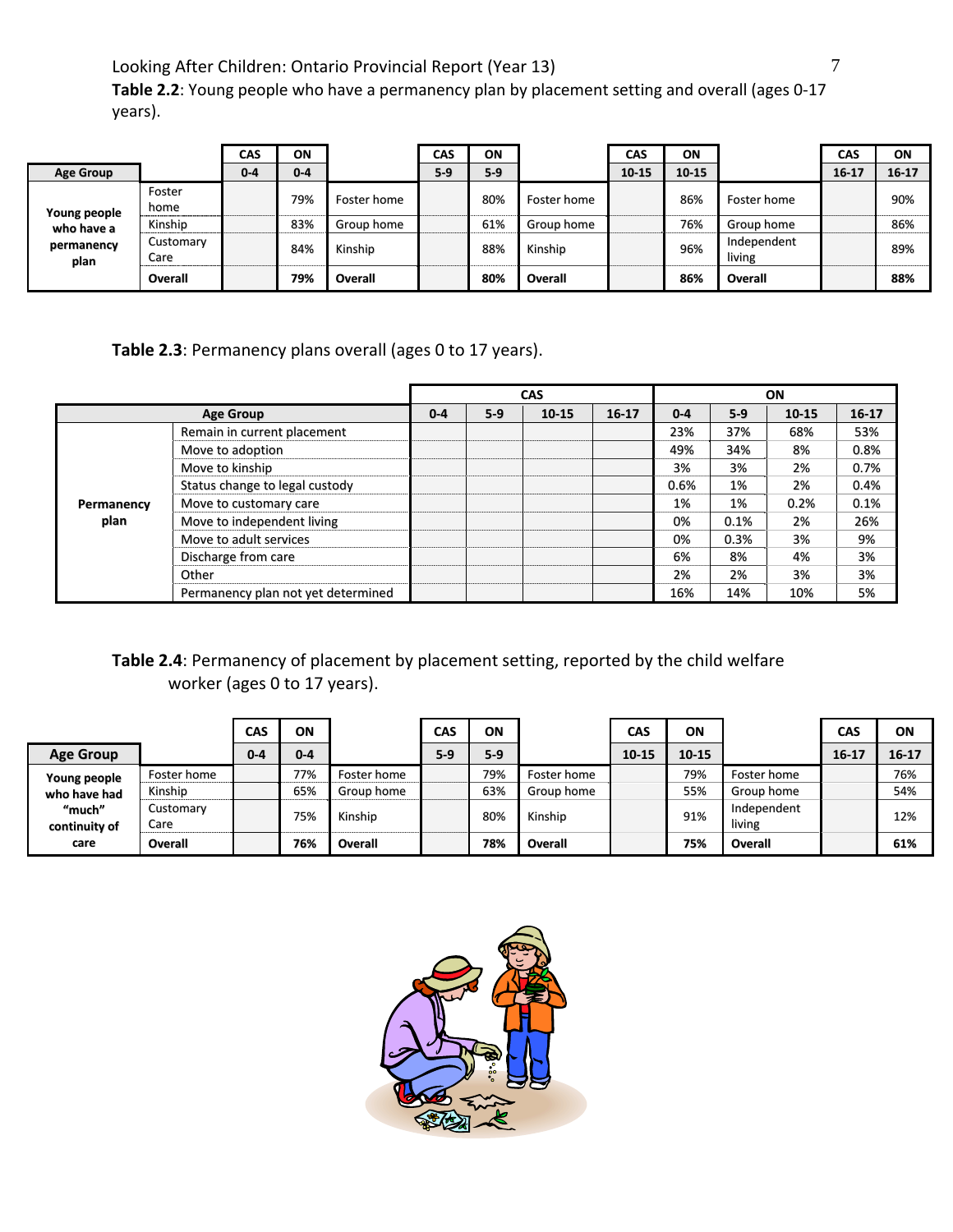## **Quality of Care**

This section illustrates the quality of care received by the young people for each age group, and overall for each age group.

### **Experiences in Care**

**Table 3.1**: Average number of people the young people who feel they can talk to (age 10‐17 years).

|                      |             | <b>CAS</b> | ΟN        |                    | <b>CAS</b> | ON        |
|----------------------|-------------|------------|-----------|--------------------|------------|-----------|
| <b>Age Group</b>     |             | 10-15      | $10 - 15$ |                    | $16 - 17$  | $16 - 17$ |
| Average number of    | Foster home |            | 5.2       | Foster home        |            | 5.1       |
| people the young     | Group home  |            | 4.1       | Group home         |            | 4.2       |
| people feel they can | Kinship     |            | 4.7       | Independent living |            | 4.2       |
| talk to              | Overall     |            | 5.0       | <b>Overall</b>     |            | 4.8       |

**Note:** Provincial range average number of people the young people feel they can talk to by age group: 10‐15 = 1‐18 people; 16‐ 17 = 1‐15 people.

**Table 3.2**: Breakdown of placement satisfaction by placement setting and overall (ages 10 to 17 years).

|                                 |                | <b>CAS</b> | ΟN        |                    | <b>CAS</b> | ON        |
|---------------------------------|----------------|------------|-----------|--------------------|------------|-----------|
| <b>Age Group</b>                |                | $10 - 15$  | $10 - 15$ |                    | $16 - 17$  | $16 - 17$ |
|                                 | Foster home    |            | 10.8      | Foster home        |            | 10.5      |
| Average                         | Group home     |            | 7.8       | Group home         |            | 7.5       |
| placement<br>satisfaction score | Kinship        |            | 11.1      | Independent living |            | 9.3       |
|                                 | <b>Overall</b> |            | 10.4      | <b>Overall</b>     |            | 9.8       |

**Note:** Placement satisfaction is a six‐item, three‐point scale comprised of the following items: "You like living here", "You feel safe living in this home", "You would be pleased if you were to live here for a long time", "You are satisfied with the amount of privacy you have here", "You have a good relationship with other people with whom you are living" and "Overall, you are satisfied with your current living situation." The possible responses for each item are as follows: Very little, scored 0; Some, scored 1; A great deal, scored 2. The possible total score range is 0‐12, with a higher score indicating greater placement satisfaction. Placement satisfaction is reported by young people.

**Table 3.3**: Breakdown of average positive life experiences by placement setting and overall (ages 10 to 17 years).

|                  |                | <b>CAS</b> | ON        |                    | <b>CAS</b> | ΟN        |
|------------------|----------------|------------|-----------|--------------------|------------|-----------|
| <b>Age Group</b> |                | $10 - 15$  | $10 - 15$ |                    | $16 - 17$  | $16 - 17$ |
|                  | Foster home    |            | 17.7      | Foster home        |            | 16.5      |
| Average number   | Group home     |            | 14.7      | Group home         |            | 14.2      |
| of positive life | Kinship        |            | 18.2      | Independent living |            | 12.2      |
| experiences      | <b>Overall</b> |            | 17.2      | <b>Overall</b>     |            | 15.5      |

**Note:** Positive life experiences are opportunities that the young people have had over the last year or two. There are 23 positive life experiences included in the AAR and the young person is asked which of them he/she has experienced. The total possible range of scores is 1‐23.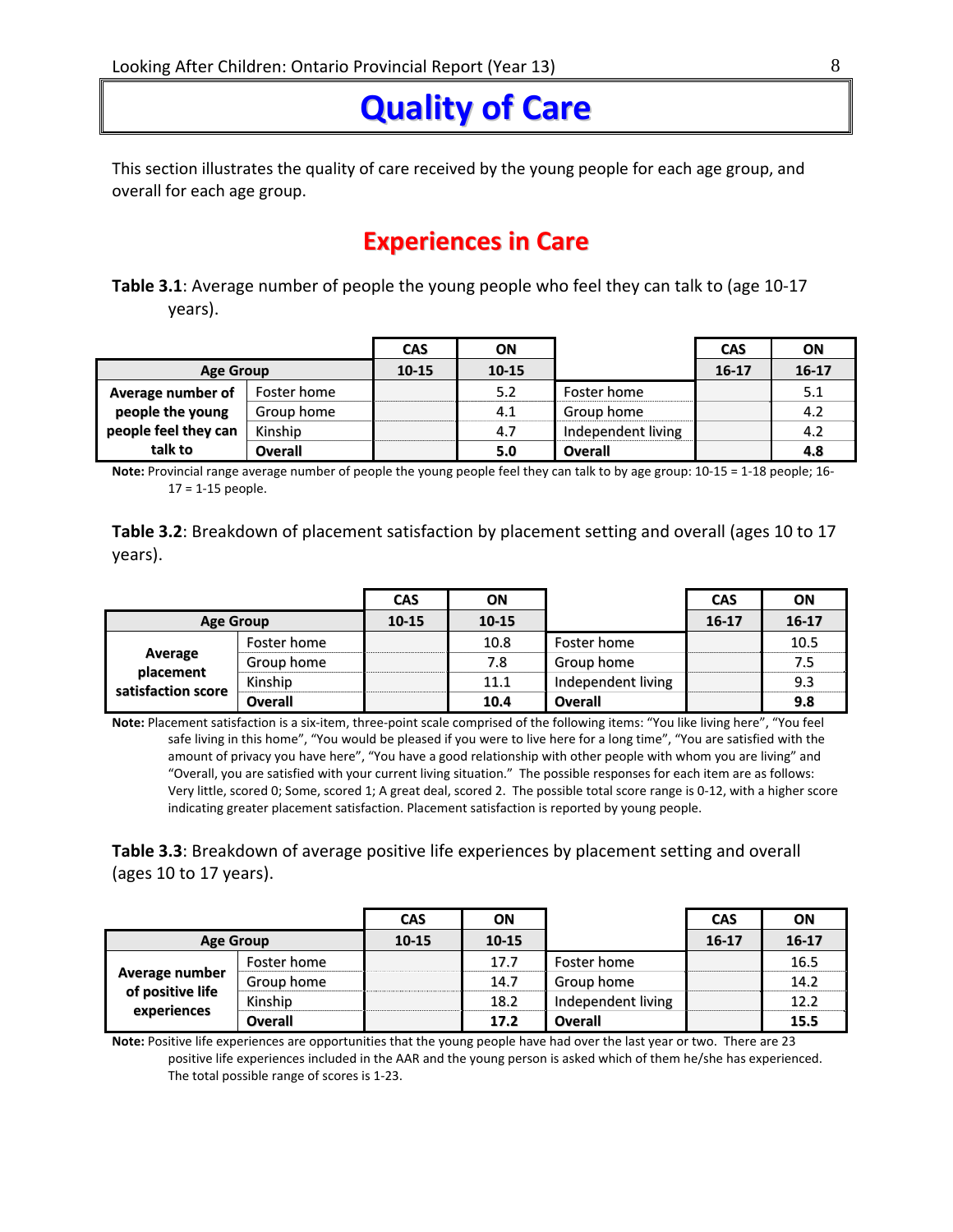

**Table 3.4**: Health services received by placement setting and overall.

|                                                                                                           |                   | CAS   | ON    |                | CAS   | ON    |                | CAS       | ON    |                       | CAS       | ON        |
|-----------------------------------------------------------------------------------------------------------|-------------------|-------|-------|----------------|-------|-------|----------------|-----------|-------|-----------------------|-----------|-----------|
| <b>Age Group</b>                                                                                          |                   | $0-4$ | $0-4$ |                | $5-9$ | $5-9$ |                | $10 - 15$ | 10-15 |                       | $16 - 21$ | $16 - 21$ |
| <b>Young people</b>                                                                                       | Foster<br>home    |       | 99%   | Foster<br>home |       | 98%   | Foster<br>home |           | 98%   | Foster home           |           | 98%       |
| who have had<br>a medical                                                                                 | Kinship           |       | 96%   | Group<br>home  |       | 100%  | Group<br>home  |           | 100%  | Group home            |           | 98%       |
| examination in<br>the last year                                                                           | Customary<br>Care |       | 95%   | Kinship        |       | 92%   | Kinship        |           | 95%   | Independent<br>living |           | 81%       |
|                                                                                                           | <b>Overall</b>    |       | 99%   | <b>Overall</b> |       | 97%   | <b>Overall</b> |           | 98%   | <b>Overall</b>        |           | 93%       |
| <b>FNMI young</b><br>people who<br>have seen a<br><b>Traditional</b><br><b>Healer</b> in the<br>last year | Overall           |       | 4%    | Overall        |       | 8%    | Overall        |           | 11%   | <b>Overall</b>        |           | 16%       |
| Young people                                                                                              | Foster<br>home    |       | 40%   | Foster<br>home |       | 99%   | Foster<br>home |           | 99%   | Foster home           |           | 98%       |
| who have had<br>a dental                                                                                  | Kinship           |       | 46%   | Group<br>home  |       | 100%  | Group<br>home  |           | 99%   | Group home            |           | 97%       |
| examination in<br>the last year                                                                           | Customary<br>Care |       | 85%   | Kinship        |       | 99%   | Kinship        |           | 98%   | Independent<br>living |           | 83%       |
|                                                                                                           | Overall           |       | 41%   | <b>Overall</b> |       | 99%   | <b>Overall</b> |           | 99%   | <b>Overall</b>        |           | 94%       |
| Young people                                                                                              | Foster<br>home    |       | 2%    | Foster<br>home |       | 33%   | Foster<br>home |           | 47%   | Foster home           |           | 41%       |
| taking<br>psychotropic                                                                                    | Kinship           |       | 0%    | Group<br>home  |       | 58%   | Group<br>home  |           | 74%   | Group home            |           | 61%       |
| or behaviour<br>altering                                                                                  | Customary<br>Care |       | 0%    | Kinship        |       | 24%   | Kinship        |           | 32%   | Independent<br>living |           | 27%       |
| medications                                                                                               | <b>Overall</b>    |       | 2%    | <b>Overall</b> |       | 33%   | <b>Overall</b> |           | 50%   | <b>Overall</b>        |           | 43%       |
|                                                                                                           | Foster<br>home    |       | 97%   | Foster<br>home |       | 97%   | Foster<br>home |           | 98%   | Foster home           |           | 98%       |
| Young people<br>whose                                                                                     | Kinship           |       | 94%   | Group<br>home  |       | 96%   | Group<br>home  |           | 98%   | Group home            |           | 98%       |
| immunizations<br>are up to date                                                                           | Customary<br>Care |       | 100%  | Kinship        |       | 99%   | Kinship        |           | 98%   | Independent<br>living |           | 94%       |
|                                                                                                           | Overall           |       | 97%   | <b>Overall</b> |       | 98%   | <b>Overall</b> |           | 98%   | <b>Overall</b>        |           | 97%       |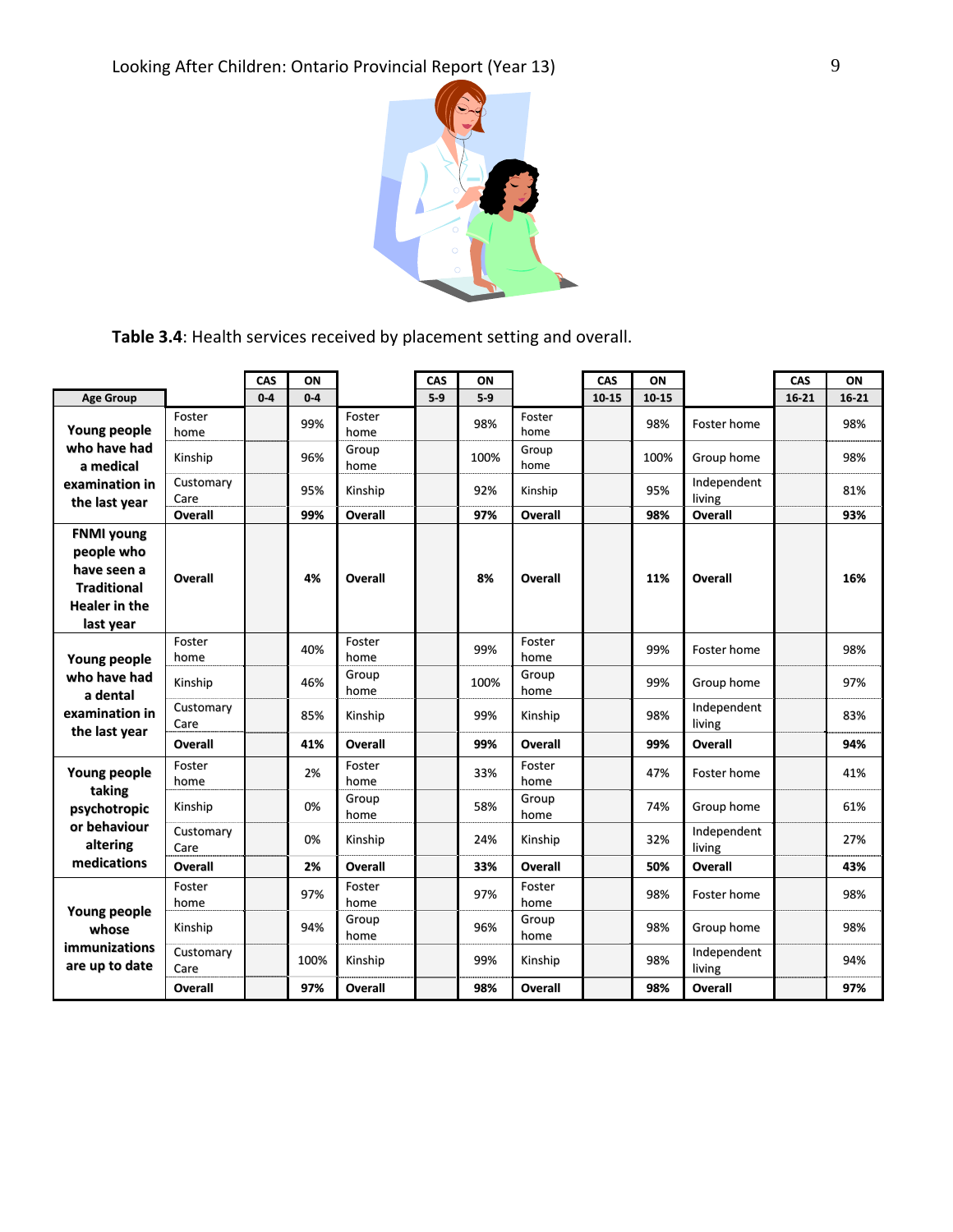**Table 3.5**: Percentage of young people who have an RESP or a Canada Learning Bond by placement setting and overall.

|                                       |                   | CAS     | ON      |                | <b>CAS</b> | ON    |                | <b>CAS</b> | ON        |                       | <b>CAS</b> | ON        |
|---------------------------------------|-------------------|---------|---------|----------------|------------|-------|----------------|------------|-----------|-----------------------|------------|-----------|
| <b>Age Group</b>                      |                   | $0 - 4$ | $0 - 4$ |                | $5-9$      | $5-9$ |                | $10 - 15$  | $10 - 15$ |                       | $16 - 21$  | $16 - 21$ |
| Young people                          | Foster home       |         | 22%     | Foster<br>home |            | 23%   | Foster<br>home |            | 23%       | Foster home           |            | 20%       |
| who have an<br><b>RESP or a</b>       | Kinship           |         | 24%     | Group<br>home  |            | 16%   | Group<br>home  |            | 15%       | Group home            |            | 12%       |
| <b>Canada Learning</b><br><b>Bond</b> | Customary<br>Care |         | 16%     | Kinship        |            | 29%   | Kinship        |            | 26%       | Independent<br>living |            | 13%       |
|                                       | Overall           |         | 23%     | Overall        |            | 23%   | Overall        |            | 21%       | Overall               |            | 18%       |

**Table 3.6**: Percentage of children who have culturally appropriate toys, books, etc. by placement setting and overall (ages 0‐9 years.)

|                                       |                       | CAS     | ΟN      |             | <b>CAS</b> | ON    |
|---------------------------------------|-----------------------|---------|---------|-------------|------------|-------|
| <b>Age Group</b>                      |                       | $0 - 4$ | $0 - 4$ |             | $5-9$      | $5-9$ |
| Children who have toys, pictures,     | Foster home           |         | 91%     | Foster home |            | 90%   |
| books, and music that positively      | Kinship               |         | 92%     | Group home  |            | 94%   |
| reflect the ethnic and cultural       | <b>Customary Care</b> |         | 90%     | Kinship     |            | 97%   |
| background(s) of their birth families | Overall               |         | 91%     | Overall     |            | 91%   |

**Table 3.7**: Perceived safety at school by placement setting and overall (ages 0‐17 years).

|                      |                | <b>CAS</b> | ON    |             | <b>CAS</b> | ΟN        |                    | CAS       | ON    |
|----------------------|----------------|------------|-------|-------------|------------|-----------|--------------------|-----------|-------|
| <b>Age Group</b>     |                | $5-9$      | $5-9$ |             | $10 - 15$  | $10 - 15$ |                    | $16 - 17$ | 16-17 |
|                      | Foster home    |            | 11.1  | Foster home |            | 10.8      | Foster home        |           | 10.9  |
| <b>School safety</b> | Group home     |            | 10.8  | Group home  |            | 10.3      | Group home         |           | 10.7  |
| score                | Kinship        |            | 10.9  | Kinship     |            | 10.9      | Independent living |           | 10.9  |
|                      | <b>Overall</b> |            | 11.0  | Overall     |            | 10.7      | Overall            |           | 10.9  |

**Note:** The School Safety score is a six‐item, three‐point scale reported by the caregiver in the 5‐9 age group, and the young person in the 10‐17 age groups. An example question is: "I feel safe on my way to and from school." The total possible range of scores is 0‐12. Higher scores on this scale indicate greater feelings of safety at school.

**Table 3.8**: Social support and help scale by residential setting and overall (ages 18‐21 years).

|                  |                    | <b>CAS</b> | ΟN    |
|------------------|--------------------|------------|-------|
| <b>Age Group</b> |                    | 18-21      | 18-21 |
|                  | Independent living |            | 21.3  |
| Social support   | Other              |            | 21.8  |
| and help         | With relatives     |            | 19.4  |
|                  | Overall            |            | 21.2  |

**Note:** The Social Support and Help scale is a nine‐item, four‐point scale reported by the young adult. An example question is: "There are people I can count on in times of trouble." The total possible range of scores is 0‐27. Higher scores on this scale indicate greater feelings of social support.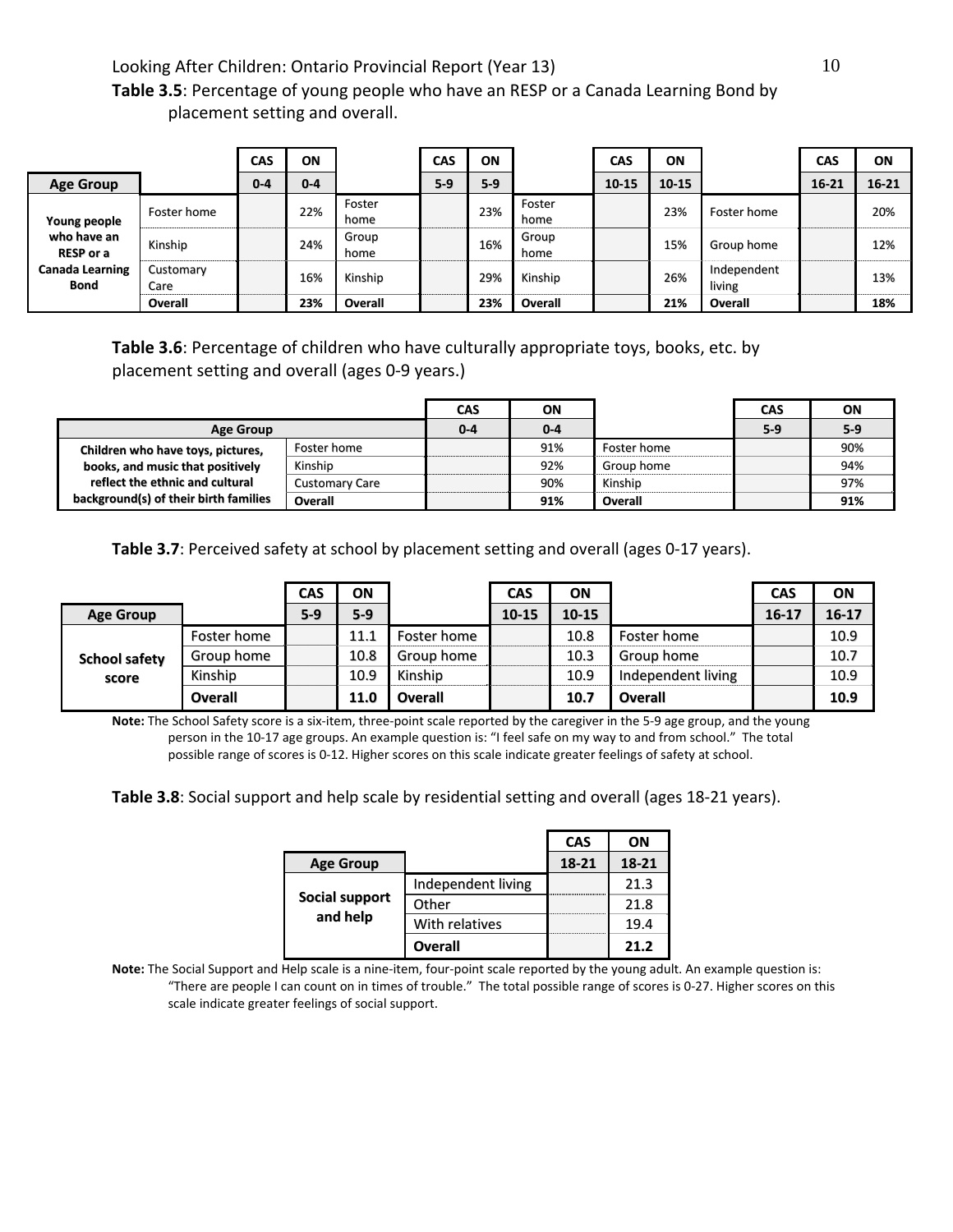### Parenting

**Table 3.9**: Average feelings toward caregivers by placement setting and overall (ages 10 to 17 years).

|                 |                  | <b>CAS</b> | ON        |                    | <b>CAS</b> | ON      |
|-----------------|------------------|------------|-----------|--------------------|------------|---------|
|                 | <b>Age Group</b> | $10 - 15$  | $10 - 15$ |                    | $16 - 17$  | $16-17$ |
| Young person's  | Foster home      |            | 6.8       | Foster home        |            | 6.4     |
| feelings toward | Group home       |            | 6.2       | Group home         |            | 5.6     |
| caregiver A     | Kinship          |            | 7.0       | Independent living |            | 6.4     |
| (female)        | Overall          |            | 6.8       | <b>Overall</b>     |            | 6.3     |
| Young person's  | Foster home      |            | 6.7       | Foster home        |            | 6.4     |
| feelings toward | Group home       |            | 5.9       | Group home         |            | 5.6     |
| caregiver A     | Kinship          |            | 6.9       | Independent living |            | 5.6     |
| (male)          | Overall          |            | 6.5       | <b>Overall</b>     |            | 6.1     |
| Young person's  | Foster home      |            | 6.5       | Foster home        |            | 6.3     |
| feelings toward | Group home       |            | 6.0       | Group home         |            | 5.3     |
| caregiver B     | Kinship          |            | 7.3       | Independent living |            | 5.7     |
| (female)        | <b>Overall</b>   |            | 6.5       | Overall            |            | 6.1     |
| Young person's  | Foster home      |            | 6.1       | Foster home        |            | 5.7     |
| feelings toward | Group home       |            | 5.6       | Group home         |            | 5.5     |
| caregiver B     | Kinship          |            | 6.5       | Independent living |            | 5.5     |
| (male)          | <b>Overall</b>   |            | 6.1       | <b>Overall</b>     |            | 5.7     |

**Note:** The Feelings Toward Caregiver score is a four‐item, three‐point scale reported by the young person. The items are: "How well do you feel he/she understands you", "How much fairness do you receive from him/her?", "How much affection do you receive from him/her?" and the response choices for these questions are: A great deal, Some, and Very little. The final question is "Overall, how would you describe your relationship with her?" and the response choices are: Very close, scored 2; Somewhat close, scored 1; Not very close, scored 0. The total range of scores is 0‐8. Higher scores on this scale indicate a greater degree of parental acceptance perceived by the young person.

**Table 3.10**: Positive parenting scores by placement setting and overall (ages 0 to 9 years).

|                                 |                       | <b>CAS</b> | ON      |             | <b>CAS</b> | ON    |
|---------------------------------|-----------------------|------------|---------|-------------|------------|-------|
| <b>Age Group</b>                |                       | $0 - 4$    | $0 - 4$ |             | $5-9$      | $5-9$ |
|                                 | Foster home           |            | 17.6    | Foster home |            | 15.3  |
|                                 | Kinship               |            | 17.4    | Group home  |            | 16.8  |
| <b>Positive Parenting Score</b> | <b>Customary Care</b> |            | 17.4    | Kinship     |            | 15.1  |
|                                 | Overall               |            | 17.6    | Overall     |            | 15.4  |

Note: The Positive Parenting scale for 0-9 year olds is a parent-reported, five-item, five-point scale. An example of items included in the scale is: "How often do you and the child laugh together?" Response choices are: Many times each day, scored 4; One or two times a day, scored 3; A few times a week, scored 2; About once a week or less, scored 1; and Never, scored 0. The total possible range is 0-20. Higher scores on this scale indicate a greater number of positive interactions.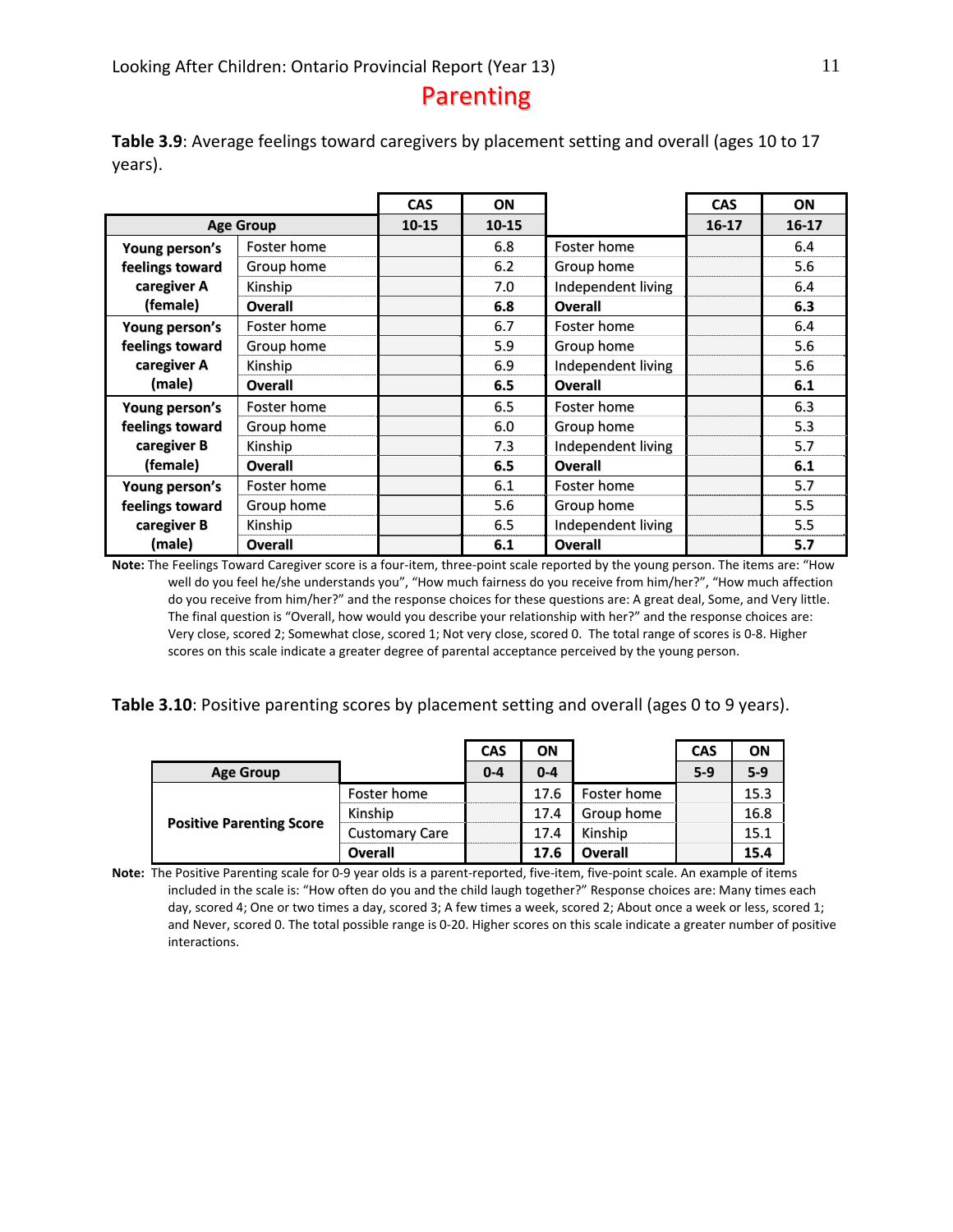### Looking After Children: Ontario Provincial Report (Year 13) 12 **Table 3.11**: Parenting practices by placement setting and overall (ages 10 to 17 years).

|                         |             | <b>CAS</b> | ON   | CAS | ON           |                    | <b>CAS</b> | <b>ON</b> | <b>CAS</b>          | ON  |
|-------------------------|-------------|------------|------|-----|--------------|--------------------|------------|-----------|---------------------|-----|
| <b>Age Group</b>        |             | $10 - 15$  |      |     | $10 - 15$    |                    |            | $16 - 17$ | $16-17$             |     |
| <b>Reported by</b>      |             | Caregiver  |      |     | Young person |                    | Caregiver  |           | <b>Young person</b> |     |
|                         | Foster home |            | 11.2 |     | 10.4         | Foster home        |            | 10.9      |                     | 9.9 |
| <b>Positive</b>         | Group home  |            | 11.3 |     | 10.0         | Group home         |            | 10.9      |                     | 9.5 |
| <b>Parenting scale</b>  | Kinship     |            | 11.1 |     | 10.6         | Independent living |            | 9.9       |                     | 8.6 |
|                         | Overall     |            | 11.2 |     | 10.4         | Overall            |            | 10.8      |                     | 9.8 |
|                         | Foster home |            | 2.4  |     | 2.8          | Foster home        |            | 2.2       |                     | 2.5 |
| <b>Inconsistent</b>     | Group home  |            | 2.0  |     | 2.8          | Group home         |            | 2.7       |                     | 3.1 |
| <b>Discipline scale</b> | Kinship     |            | 3.0  |     | 3.3          | Independent living |            | 3.1       |                     | 3.3 |
|                         | Overall     |            | 2.4  |     | 2.9          | Overall            |            | 2.4       |                     | 2.8 |
| Poor                    | Foster home |            | 1.1  |     | 1.5          | Foster home        |            | 2.4       |                     | 2.4 |
|                         | Group home  |            | 1.8  |     | 2.1          | Group home         |            | 3.1       |                     | 3.4 |
| <b>Supervision</b>      | Kinship     |            | 1.1  |     | 1.6          | Independent living |            | 3.8       |                     | 3.2 |
| scale                   | Overall     |            | 1.2  |     | 1.6          | Overall            |            | 2.6       |                     | 2.7 |

**Note:** The Positive Parenting scale for 10‐17 year olds is a three‐item, five‐point scale. An example of items included in the caregiver-reported scale is: "You praise the youth if he/she behaves well." An example of items included in the youthreported scale is: "Your caregiver praises you for behaving well." Response choices are: Always, scored 4; Often, scored 3; Sometimes, scored 2; Almost never, scored 1; and Never, scored 0. The total possible range is 0‐12. Higher scores on this scale indicate a higher level of positive parenting.

The Inconsistent Discipline scale for 10-17 year olds is a three-item, five-point scale. An example of items included in the caregiver‐reported scale is: "The youth talks you out of being disciplined after he/she has done something wrong." An example of items included in the youth‐reported scale is: "You talk your caregiver out of disciplining you after you have done something wrong." Response choices are: Always, scored 4; Often, scored 3; Sometimes, scored 2; Almost never, scored 1; and Never, scored 0. The total possible range is 0‐12. Higher scores on this scale indicate a higher level of inconsistent discipline.

The Poor Supervision scale for 10‐17 year olds is a three‐item, five‐point scale. An example of items included in the caregiver-reported scale is: "The youth is out with friends you don't know." An example of items included in the youth-reported scale is: "Your caregiver does not know the friends you are out with." Response choices are: Always, scored 4; Often, scored 3; Sometimes, scored 2; Almost never, scored 1; and Never, scored 0. The total possible range is 0‐12. Higher scores on this scale indicate a higher level of poor supervision.

| Table 3.12: Effective discipline scores by placement setting and overall (ages 2 to 9 years). |  |  |  |  |  |
|-----------------------------------------------------------------------------------------------|--|--|--|--|--|
|-----------------------------------------------------------------------------------------------|--|--|--|--|--|

|                                   |                       | <b>CAS</b> | ON      |                | <b>CAS</b> | ON    |
|-----------------------------------|-----------------------|------------|---------|----------------|------------|-------|
| <b>Age Group</b>                  |                       | $2 - 4$    | $2 - 4$ |                | $5-9$      | $5-9$ |
|                                   | Foster home           |            | 8.5     | Foster home    |            | 8.3   |
|                                   | Kinship               |            | 8.5     | Group home     |            | 8.4   |
| <b>Effective Discipline Score</b> | <b>Customary Care</b> |            | 7.9     | Kinship        |            | 8.0   |
|                                   | <b>Overall</b>        |            | 8.5     | <b>Overall</b> |            | 8.3   |

**Note:** The Effective Discipline scale for 2‐9 year olds is a parent‐reported, six‐item, three‐point scale. An example of items included in the scale is: "How often do you raise your voice, scold, or yell at …?" The total possible range is 0‐12. Higher scores on this scale indicate a greater use of effective discipline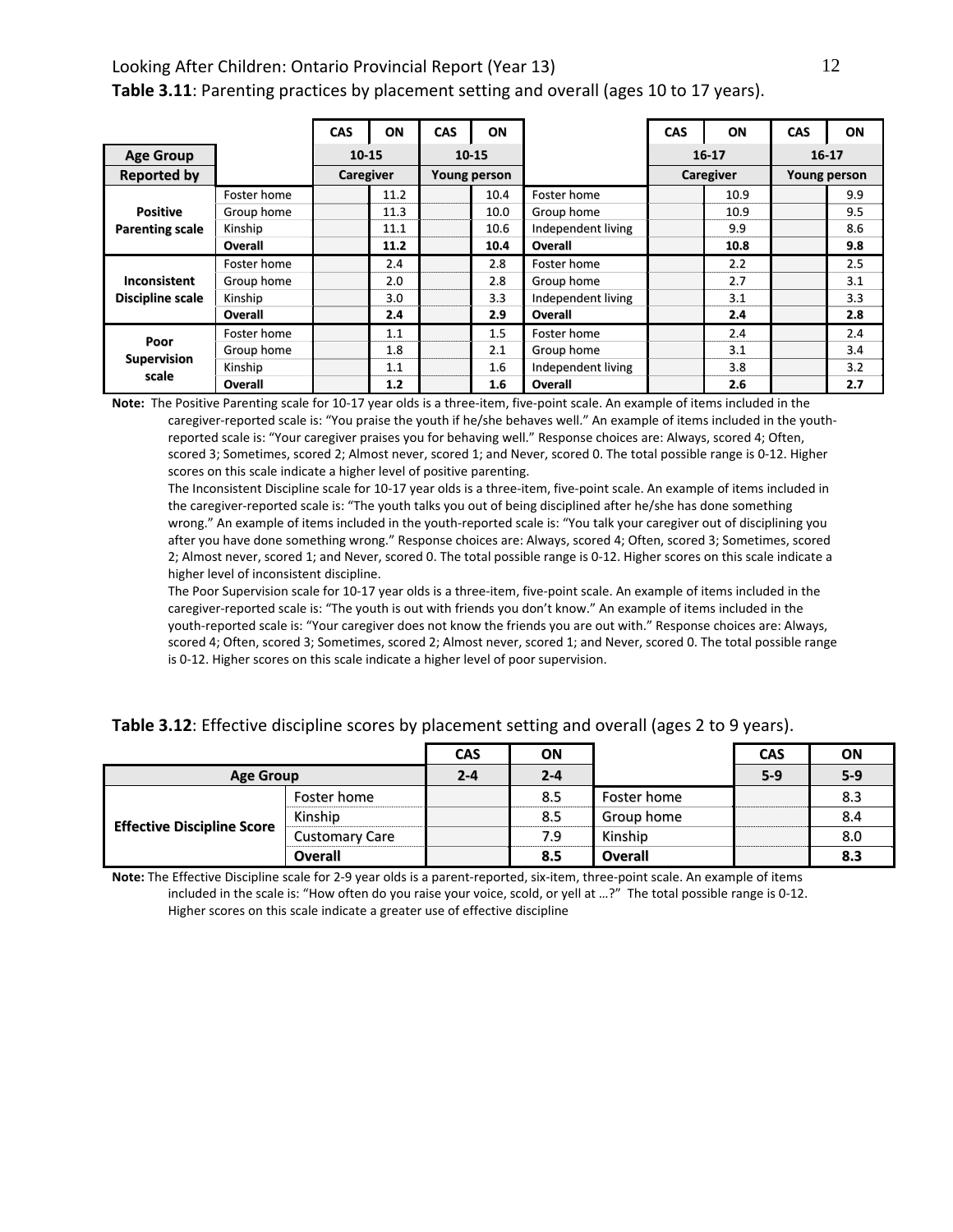### **Table 3.13**: Opportunities for FNMI young people by placement setting and overall.

|                                              |                   | CAS   | ON      |                | CAS   | OΝ    |                | CAS       | ON    |                       | CAS       | ON    |
|----------------------------------------------|-------------------|-------|---------|----------------|-------|-------|----------------|-----------|-------|-----------------------|-----------|-------|
| <b>Age Group</b>                             |                   | $0-4$ | $0 - 4$ |                | $5-9$ | $5-9$ |                | $10 - 15$ | 10-15 |                       | $16 - 21$ | 16-21 |
| Young people who report or are               |                   |       | 26%     |                |       | 30%   |                |           | 22%   |                       |           | 17%   |
| reported as being of FNMI descent            | Foster home       |       | 17%     | Foster         |       | 14%   | Foster         |           | 11%   | Foster home           |           | 14%   |
| Young people<br>who often visit or           | Kinship           |       | 64%     | home<br>Group  |       | 0%    | home<br>Group  |           | 13%   | Group home            |           | 15%   |
| meet with people<br>from their FNMI          |                   |       |         | home           |       |       | home           |           |       |                       |           |       |
| community                                    | Customary<br>Care |       | 55%     | Kinship        |       | 22%   | Kinship        |           | 15%   | Independent<br>living |           | 20%   |
|                                              | <b>Overall</b>    |       | 23%     | Overall        |       | 21%   | <b>Overall</b> |           | 12%   | Overall               |           | 15%   |
| Young people                                 | Foster home       |       | 12%     | Foster<br>home |       | 19%   | Foster<br>home |           | 16%   | Foster home           |           | 16%   |
| who often learn<br>about traditional         | Kinship           |       | 57%     | Group<br>home  |       | 0%    | Group<br>home  |           | 16%   | Group home            |           | 16%   |
| teachings,<br>customs, or                    | Customary<br>Care |       | 55%     | Kinship        |       | 14%   | Kinship        |           | 18%   | Independent<br>living |           | 14%   |
| ceremonies                                   | Overall           |       | 18%     | <b>Overall</b> |       | 21%   | <b>Overall</b> |           | 16%   | <b>Overall</b>        |           | 17%   |
| Young people<br>who participate              | Foster home       |       | 11%     | Foster<br>home |       | 16%   | Foster<br>home |           | 9%    | Foster home           |           | 10%   |
| often in their<br><b>FNMI community</b>      | Kinship           |       | 36%     | Group<br>home  |       | 0%    | Group<br>home  |           | 11%   | Group home            |           | 13%   |
| events, activities,<br>traditional           | Customary<br>Care |       | 50%     | Kinship        |       | 11%   | Kinship        |           | 11%   | Independent<br>living |           | 19%   |
| meals/foods and<br>ceremonies                | Overall           |       | 17%     | <b>Overall</b> |       | 18%   | <b>Overall</b> |           | 11%   | <b>Overall</b>        |           | 14%   |
| Young people                                 | Foster home       |       | 1%      | Foster<br>home |       | 2%    | Foster<br>home |           | 2%    | Foster home           |           | 4%    |
| who are often<br>exposed to or               | Kinship           |       | 3%      | Group<br>home  |       | 0%    | Group<br>home  |           | 2%    | Group home            |           | 4%    |
| speak their First<br><b>Nations or Inuit</b> | Customary<br>Care |       | 20%     | Kinship        |       | 0%    | Kinship        |           | 5%    | Independent<br>living |           | 11%   |
| language                                     | <b>Overall</b>    |       | 8%      | Overall        |       | 4%    | <b>Overall</b> |           | 3%    | <b>Overall</b>        |           | 5%    |
| Young people                                 | Foster home       |       | 11%     | Foster<br>home |       | 20%   | Foster<br>home |           | 25%   | Foster home           |           | 27%   |
| who have a<br>personal<br>connection with    | Kinship           |       | 57%     | Group<br>home  |       | 0%    | Group<br>home  |           | 31%   | Group home            |           | 28%   |
| an Elder, Healer,<br>and/or Cultural         | Customary<br>Care |       | 35%     | Kinship        |       | 11%   | Kinship        |           | 36%   | Independent<br>living |           | 21%   |
| <b>Teacher</b>                               | Overall           |       | 16%     | <b>Overall</b> |       | 22%   | <b>Overall</b> |           | 27%   | <b>Overall</b>        |           | 27%   |
|                                              | Foster home       |       | 10%     | Foster<br>home |       | 10%   | Foster<br>home |           | 18%   | Foster home           |           | 15%   |
| Young people<br>who have a native            | Kinship           |       | 22%     | Group<br>home  |       | 0%    | Group<br>home  |           | 15%   | Group home            |           | 25%   |
| <b>Spirit Name</b>                           | Customary<br>Care |       | 6%      | Kinship        |       | 15%   | Kinship        |           | 13%   | Independent<br>living |           | 35%   |
|                                              | Overall           |       | 10%     | <b>Overall</b> |       | 13%   | Overall        |           | 18%   | Overall               |           | 25%   |

**Note:** These questions are caregiver‐reported for the 0‐9 age groups, and youth reported for the 10‐21 age groups.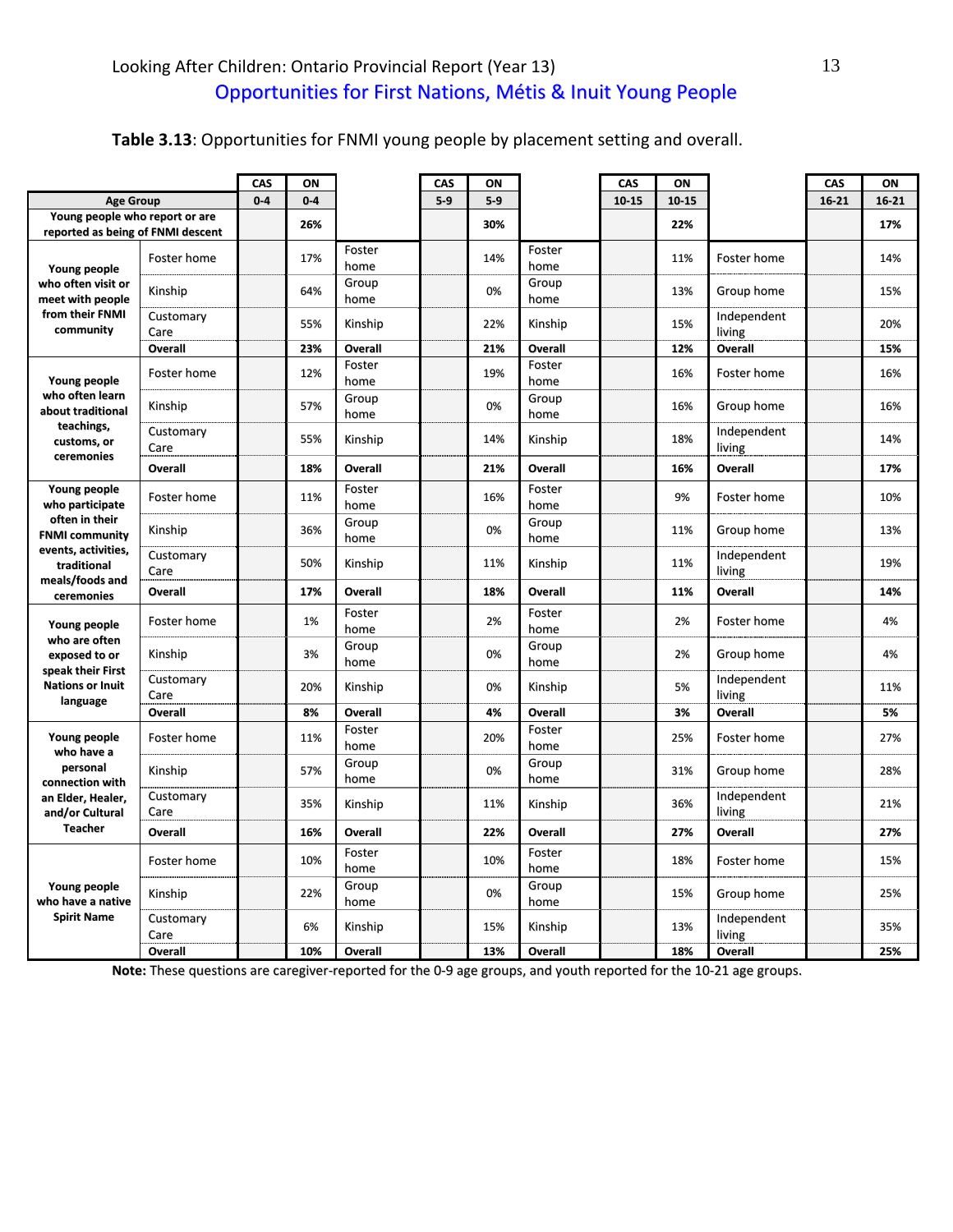# **Developmental Asset Profile**

The Search Institute has identified twenty external and internal assets as building blocks that help young people grow up healthy, caring, and responsible. External assets fall under the following categories: Support, Empowerment, and Boundaries and Expectations, and Constructive Use of Time. Internal assets fall under the following categories: Commitment to Learning, Positive Values, Social Competencies, and Positive Identity. Together, these make up the young person's Asset Profile.

|                                                                           |                   | <b>CAS</b> | ON      |                | CAS   | ON    |                | <b>CAS</b> | ON        |                       | CAS       | ON        |
|---------------------------------------------------------------------------|-------------------|------------|---------|----------------|-------|-------|----------------|------------|-----------|-----------------------|-----------|-----------|
| <b>Age Group</b>                                                          |                   | $0 - 4$    | $0 - 4$ |                | $5-9$ | $5-9$ |                | $10 - 15$  | $10 - 15$ |                       | $16 - 21$ | $16 - 21$ |
| Average                                                                   | Foster home       |            | 18.0    | Foster<br>home |       | 16.7  | Foster<br>home |            | 14.7      | Foster home           |           | 13.7      |
| number of<br>external assets                                              | Kinship           |            | 17.9    | Group<br>home  |       | 14.5  | Group<br>home  |            | 12.1      | Group home            |           | 11.7      |
| (possible range<br>$1-20$                                                 | Customary<br>Care |            | 17.4    | Kinship        |       | 16.3  | Kinship        |            | 15.5      | Independent<br>living |           | 9.8       |
|                                                                           | Overall           |            | 18.0    | <b>Overall</b> |       | 16.6  | Overall        |            | 14.3      | Overall               |           | 12.8      |
| Average                                                                   | Foster home       |            | 19.2    | Foster<br>home |       | 17.8  | Foster<br>home |            | 14.0      | Foster home           |           | 13.2      |
| number of<br>internal assets                                              | Kinship           |            | 19.1    | Group<br>home  |       | 14.1  | Group<br>home  |            | 9.7       | Group home            |           | 9.4       |
| (possible range)<br>$1-20$                                                | Customary<br>Care |            | 17.8    | Kinship        |       | 18.1  | Kinship        |            | 15.6      | Independent<br>living |           | 11.9      |
|                                                                           | Overall           |            | 19.2    | Overall        |       | 17.7  | Overall        |            | 13.4      | Overall               |           | 12.1      |
|                                                                           | Foster home       |            | 37.3    | Foster<br>home |       | 34.5  | Foster<br>home |            | 28.8      | Foster home           |           | 26.9      |
| <b>Developmental</b><br><b>Asset profile</b><br>(possible range<br>$1-40$ | Kinship           |            | 37.0    | Group<br>home  |       | 28.7  | Group<br>home  |            | 21.8      | Group home            |           | 21.1      |
|                                                                           | Customary<br>Care |            | 35.2    | Kinship        |       | 34.4  | Kinship        |            | 31.0      | Independent<br>living |           | 21.7      |
|                                                                           | <b>Overall</b>    |            | 37.2    | <b>Overall</b> |       | 34.3  | Overall        |            | 27.7      | Overall               |           | 24.5      |

**Table 4.1**: Average external assets by placement setting and overall

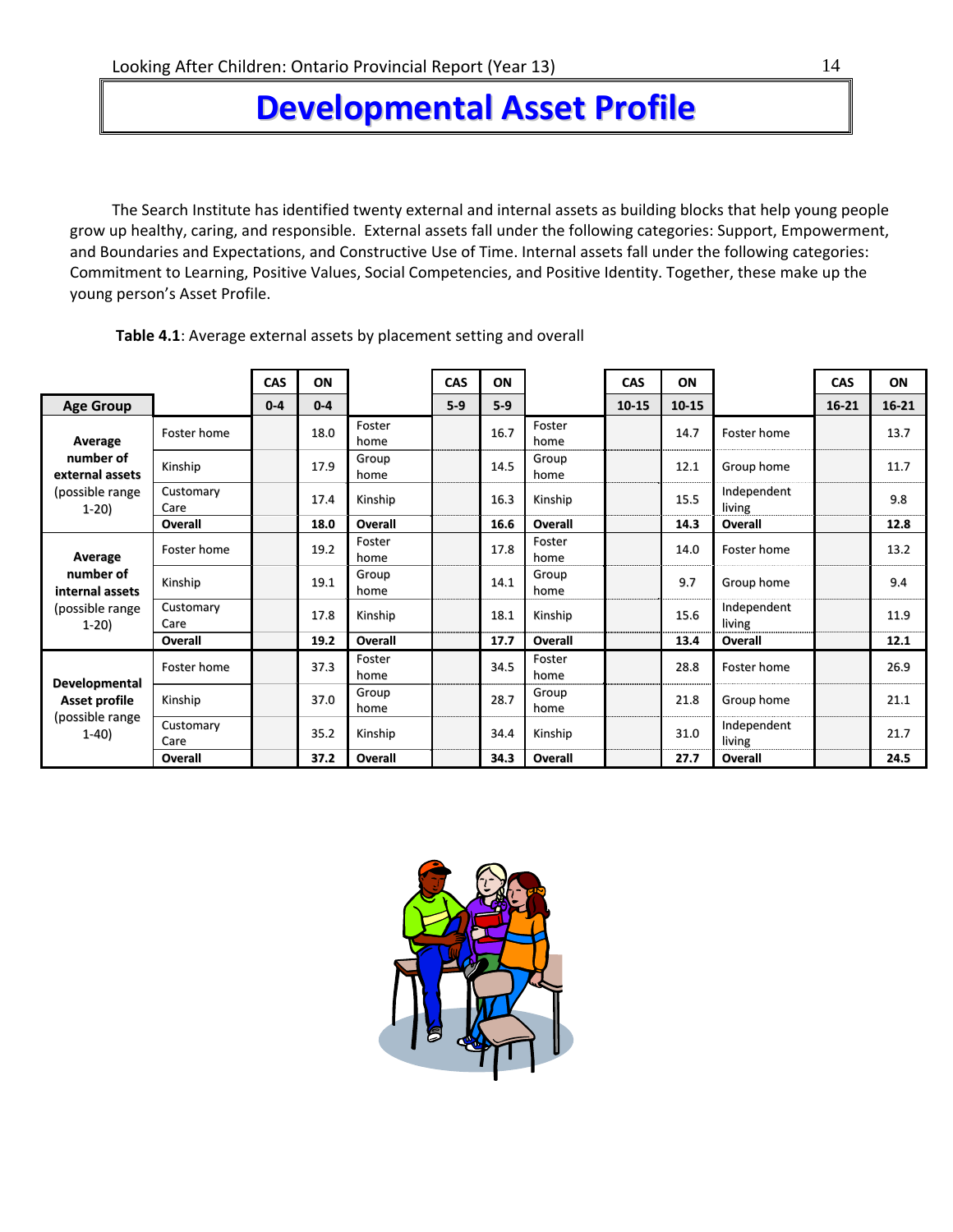

**Figure 4.1:** Overall breakdown of total number of Developmental Assets.

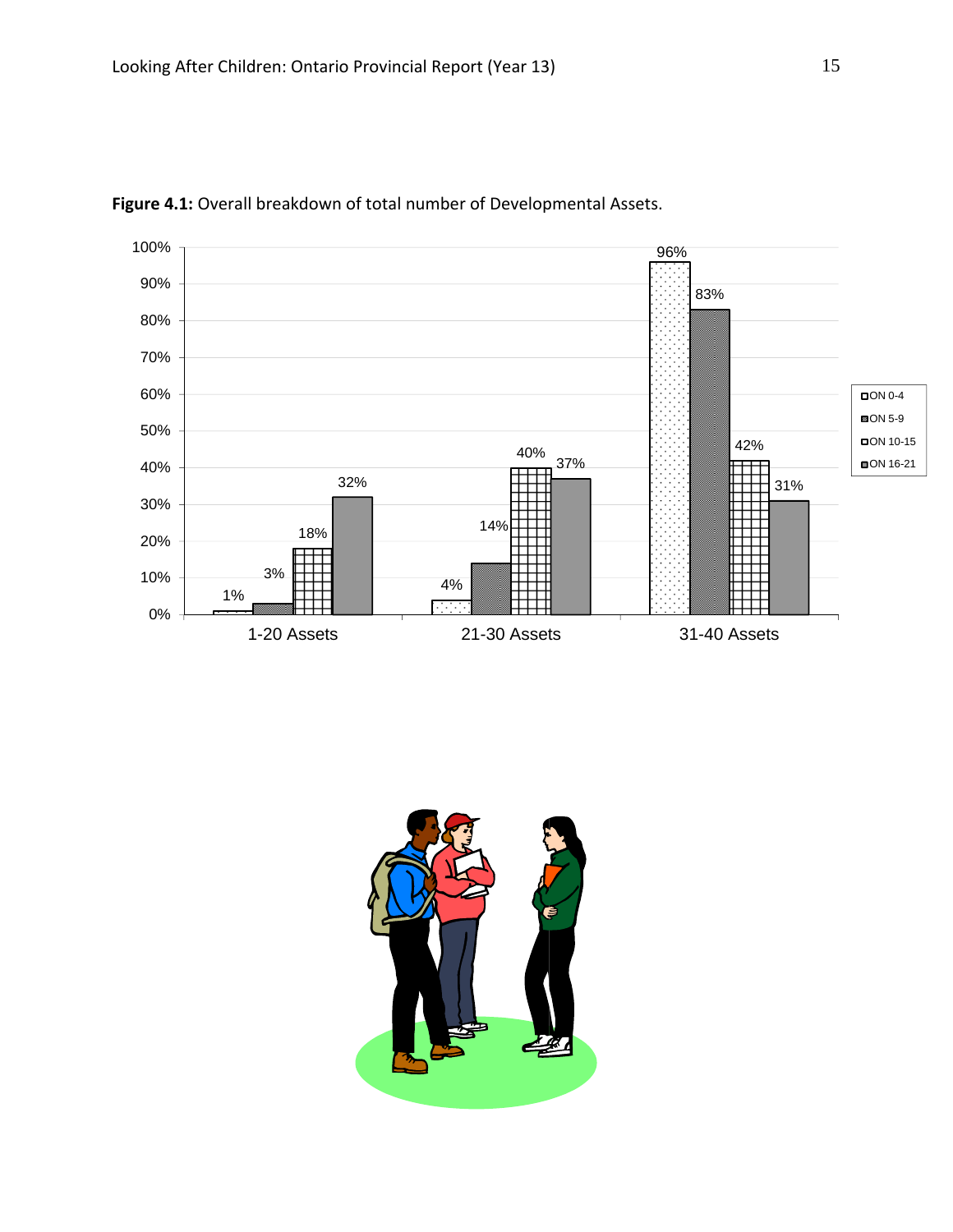# **Education: How are the Young People Doing?**

|                             |                       |       | <b>CAS</b> |         |       | <b>ON</b> |           |
|-----------------------------|-----------------------|-------|------------|---------|-------|-----------|-----------|
| <b>Age Group</b>            |                       | $5-9$ | $10 - 15$  | $16-17$ | $5-9$ | $10 - 15$ | $16 - 17$ |
|                             | Very well or well     |       |            |         | 21%   | 24%       | 24%       |
| <b>Reading</b>              | Average               |       |            |         | 47%   | 54%       | 56%       |
|                             | Poorly or very poorly |       |            |         | 32%   | 22%       | 20%       |
|                             | Very well or well     |       |            |         | 18%   | 20%       | 20%       |
| <b>Mathematics</b>          | Average               |       |            |         | 54%   | 52%       | 52%       |
|                             | Poorly or very poorly |       |            |         | 28%   | 29%       | 28%       |
|                             | Very well or well     |       |            |         | 17%   | 20%       | 22%       |
| <b>Science</b>              | Average               |       |            |         | 62%   | 61%       | 57%       |
|                             | Poorly or very poorly |       |            |         | 21%   | 19%       | 21%       |
|                             | Very well or well     |       |            |         | 18%   | 20%       | 21%       |
| <b>Overall academic</b>     | Average               |       |            |         | 57%   | 61%       | 58%       |
| achievement                 | Poorly or very poorly |       |            |         | 25%   | 19%       | 21%       |
| <b>Academic achievement</b> | Mean                  |       |            |         | 3.7   | 4.0       | 4.0       |
| scale                       | Median                |       |            |         | 4.0   | 4.0       | 4.0       |

**Note:** The above questions are asked pertaining to young people in the 5 to 17 age group. The Academic Achievement scale is a four‐item, three‐point scale, made up of the subjects above. Response choices are the same as above: Very well or well, scored 2; Average, scored 1; Poorly or very poor, scored 0. Range of possible scores is from 0 to 8. Higher scores on this scale indicate greater school performance, as rated by the caregiver.



**Table 5.2**: Young people's rating of their own school success (ages 10‐17 years).

|                                |                     | <b>CAS</b> | OΝ    |           |     |
|--------------------------------|---------------------|------------|-------|-----------|-----|
| <b>Age Group</b>               | 10-15               | $16-17$    | 10-15 | $16 - 17$ |     |
| Young people's rating          | Very well or well   |            |       | 38%       | 30% |
| of their own school<br>Average |                     |            |       | 55%       | 58% |
| <b>SUCCESS</b>                 | Poorly or very poor |            |       | 7%        | 12% |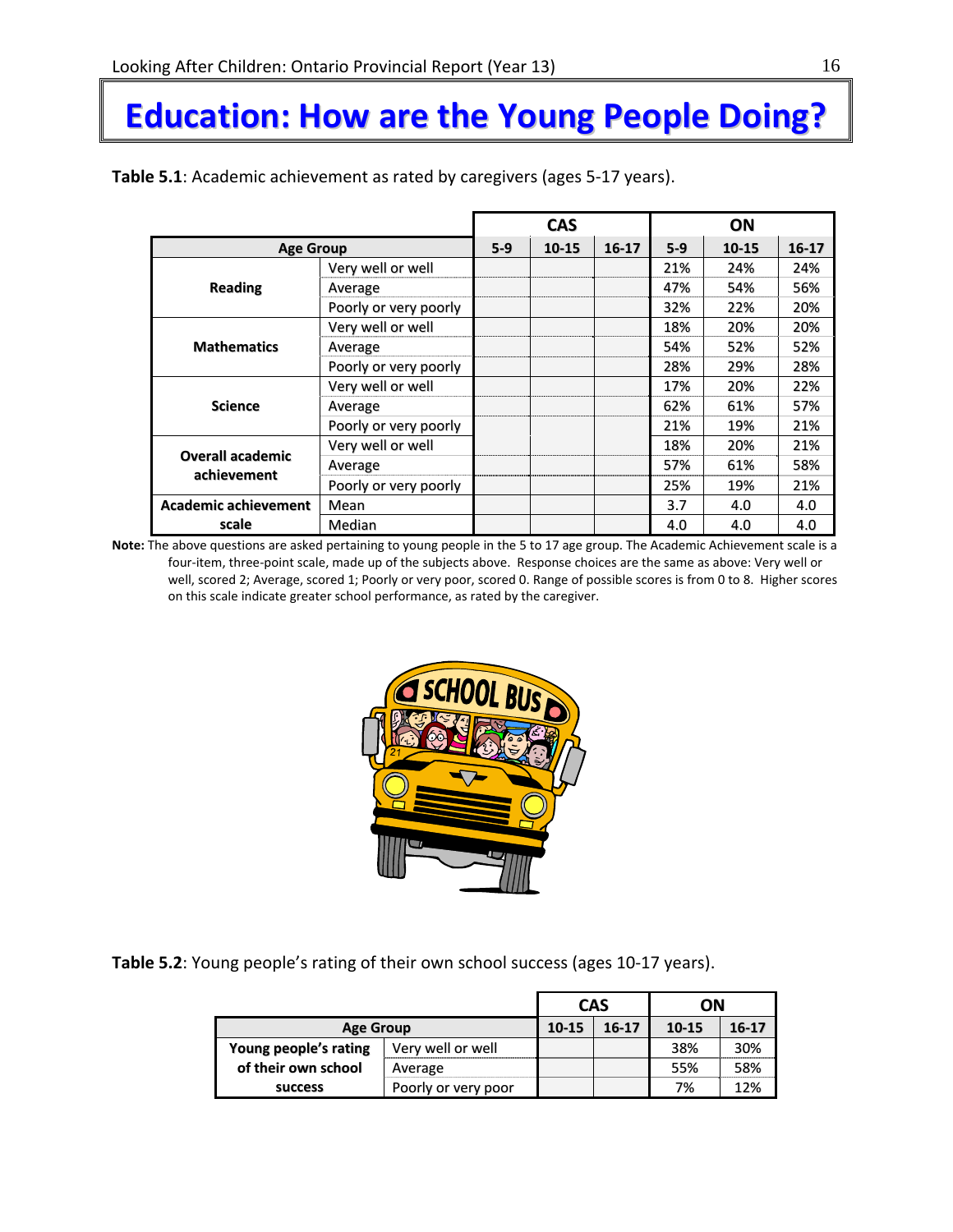**Table 5.3**: Percentage of young people who are at or above grade level by number of Developmental Assets and overall (ages 5‐17 years).

|                               |                |       | <b>CAS</b> |       |       | ΟN        |           |
|-------------------------------|----------------|-------|------------|-------|-------|-----------|-----------|
| <b>Age Group</b>              |                | $5-9$ | $10 - 15$  | 16-17 | $5-9$ | $10 - 15$ | $16 - 17$ |
|                               | 1-20 Assets    |       |            |       | 25%   | 31%       | 29%       |
| Children and young people who | 21-30 Assets   |       |            |       | 38%   | 53%       | 56%       |
| are at or above grade level   | 31-40 Assets   |       |            |       | 64%   | 72%       | 78%       |
|                               | <b>Overall</b> |       |            |       | 59%   | 57%       | 55%       |

**Table 5.4**: Percentage of young people reporting the importance of school‐related activities (ages 10‐17 years).

|                                          |                      |           | <b>CAS</b> | ΟN    |           |
|------------------------------------------|----------------------|-----------|------------|-------|-----------|
| <b>Age Group</b>                         |                      | $10 - 15$ | $16 - 17$  | 10-15 | $16 - 17$ |
|                                          | Very important       |           |            | 15%   | 63%       |
|                                          | Somewhat important   |           |            | 60%   | 32%       |
| Get good grades?                         | Not very important   |           |            | 21%   |           |
|                                          | Not important at all |           |            | 4%    | 6%        |
|                                          | Very important       |           |            | 59%   | 52%       |
| Learn new things?                        | Somewhat important   |           |            | 35%   | 42%       |
|                                          | Not important        |           |            | 5%    | 7%        |
|                                          | Very important       |           |            | 67%   | 54%       |
| Always show up to<br>class on time?      | Somewhat important   |           |            | 27%   | 35%       |
|                                          | Not important        |           |            | 7%    | 11%       |
|                                          | Very important       |           |            | 44%   | 38%       |
| <b>Express your opinion in</b><br>class? | Somewhat important   |           |            | 42%   | 45%       |
|                                          | Not important        |           |            | 14%   | 17%       |
|                                          | Very important       |           |            | 66%   | 59%       |
| <b>Hand in assignments</b><br>on time?   | Somewhat important   |           |            | 26%   | 32%       |
|                                          | Not important        |           |            | 7%    | 9%        |

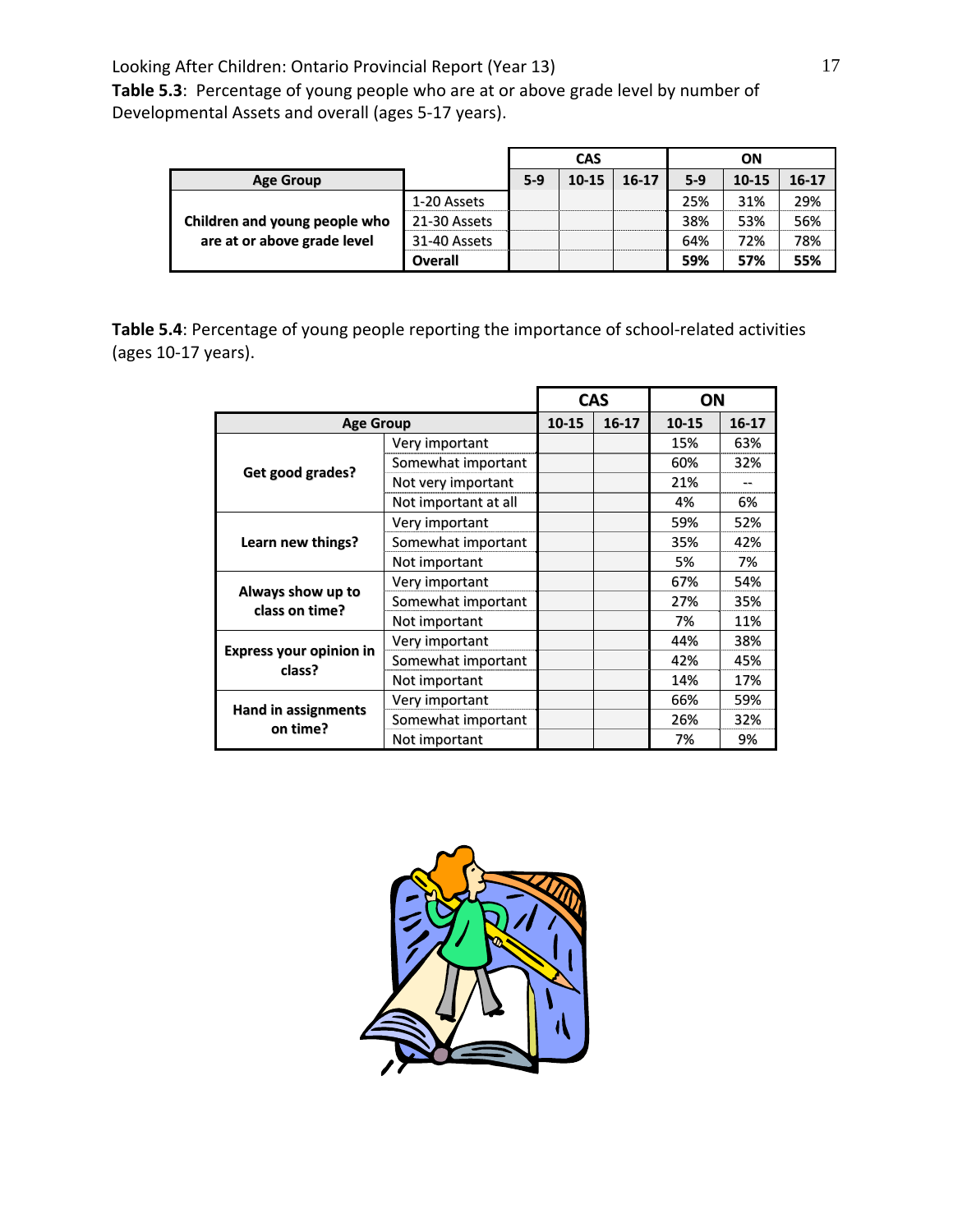**Table 5.6**: Average frequency of literacy‐promoting activities, as reported by the caregiver by placement setting and overall (ages 1‐9 years).

|                                          |                       | CAS     | ΟN    | CAS     | ΟN      |             | <b>CAS</b> | ON    |
|------------------------------------------|-----------------------|---------|-------|---------|---------|-------------|------------|-------|
| <b>Age Group</b>                         |                       | $1 - 2$ | $1-2$ | $3 - 4$ | $3 - 4$ |             | $5-9$      | $5-9$ |
|                                          | Foster home           |         | 32.2  |         | 46.5    | Foster home |            | 23.8  |
| <b>Average frequency</b><br>of literacy- | Kinship               |         | 31.6  |         | 45.1    | Group home  |            | 21.4  |
|                                          | <b>Customary Care</b> |         | 33.1  |         | 47.3    | Kinship     |            | 23.7  |
| promoting activities                     | Overall               |         | 32.2  |         | 46.4    | Overall     |            | 23.7  |

**Note:** The Literacy‐Promoting Scale for children aged 1‐2 is a ten‐item, five‐point scale, reported by the caregiver. A sample question from the scale is: "How often do you (or your spouse or partner) get the chance to do the following with the child: Read stories or show pictures or wordless baby books?" and response choices are: Daily, scored 4; A few times a week, scored 3; Once a week, scored 2; A few times a month, scored 1; Rarely or never, scored 0. The possible range is 0 to 40, with a higher score indicating more frequent literacy promoting activities.

- The Literacy‐Promoting Scale for children aged 3‐4 is a 15‐item, five‐point scale, reported by the caregiver. A sample question from the scale is: "How often do you (or your spouse or partner) get the chance to do the following with the child: Teach him/her to name printed letters and/or numbers?" and response choices are: Daily, scored 4; A few times a week, scored 3; Once a week, scored 2; A few times a month, scored 1; Rarely or never, scored 0. The possible range is 0 to 60, with a higher score indicating more frequent literacy promoting activities.
- The Literacy‐Promoting Scale for children aged 5‐9 is a five‐item, seven‐point scale, reported by the caregiver. A sample question from the scale is: "How often does the child read (or – in the case of younger children – look at books or try to read on his/her own) for pleasure?" and response choices are: Daily, scored 6; A few times a week, scored 5; Once a week, scored 4; A few times a month, scored 3; Once a month, scored 2; Less than once a month, scored 1; Rarely or never, scored 0. The possible range is 0 to 30, with a higher score indicating more frequent literacy promoting activities.

#### **Table 5.7**: Level of education that caregivers and young people hope is achieved.

|                                |              |         |       | <b>CAS</b> |           |         |       | ON        |           |
|--------------------------------|--------------|---------|-------|------------|-----------|---------|-------|-----------|-----------|
| <b>Age Group</b>               |              | $0 - 4$ | $5-9$ | $10 - 15$  | $16 - 22$ | $0 - 4$ | $5-9$ | $10 - 15$ | $16 - 22$ |
| Secondary or high              | Young person |         |       |            |           |         |       | 10%       | 12%       |
| school graduation              | Caregiver    |         |       |            |           | 5%      | 10%   | 11%       | 12%       |
| Apprenticeship                 | Young person |         |       |            |           | --      | --    | 5%        | 10%       |
| program                        | Caregiver    |         |       |            |           | 1%      | 5%    | 10%       | 14%       |
|                                | Young person |         |       |            |           | --      | --    | 0.3%      | 0.8%      |
| <b>CEGEP</b>                   | Caregiver    |         |       |            |           | 0.2%    | 0.1%  | 0.5%      | 0.7%      |
| <b>College of Applied Arts</b> | Young person |         |       |            |           | --      | --    | 31%       | 39%       |
| and Technology                 | Caregiver    |         |       |            |           | 16%     | 29%   | 40%       | 42%       |
|                                | Young person |         |       |            |           | --      | --    | 1%        | 2%        |
| <b>Private career college</b>  | Caregiver    |         |       |            |           | 0.6%    | 0.3%  | 1%        | 1%        |
|                                | Young person |         |       |            |           |         | --    | 26%       | 18%       |
| <b>University degree</b>       | Caregiver    |         |       |            |           | 60%     | 40%   | 25%       | 19%       |
| More than one                  | Young person |         |       |            |           | --      | --    | 6%        | 5%        |
| university degree              | Caregiver    |         |       |            |           | 7%      | 3%    | 3%        | 2%        |
| I don't know                   | Young person |         |       |            |           | --      | --    | 18%       | 11%       |
|                                | Caregiver    |         |       |            |           | 8%      | 8%    | 6%        | 5%        |
| <b>Other</b>                   | Young person |         |       |            |           | --      | --    | 3%        | 3%        |
|                                | Caregiver    |         |       |            |           | 3%      | 5%    | 5%        | 6%        |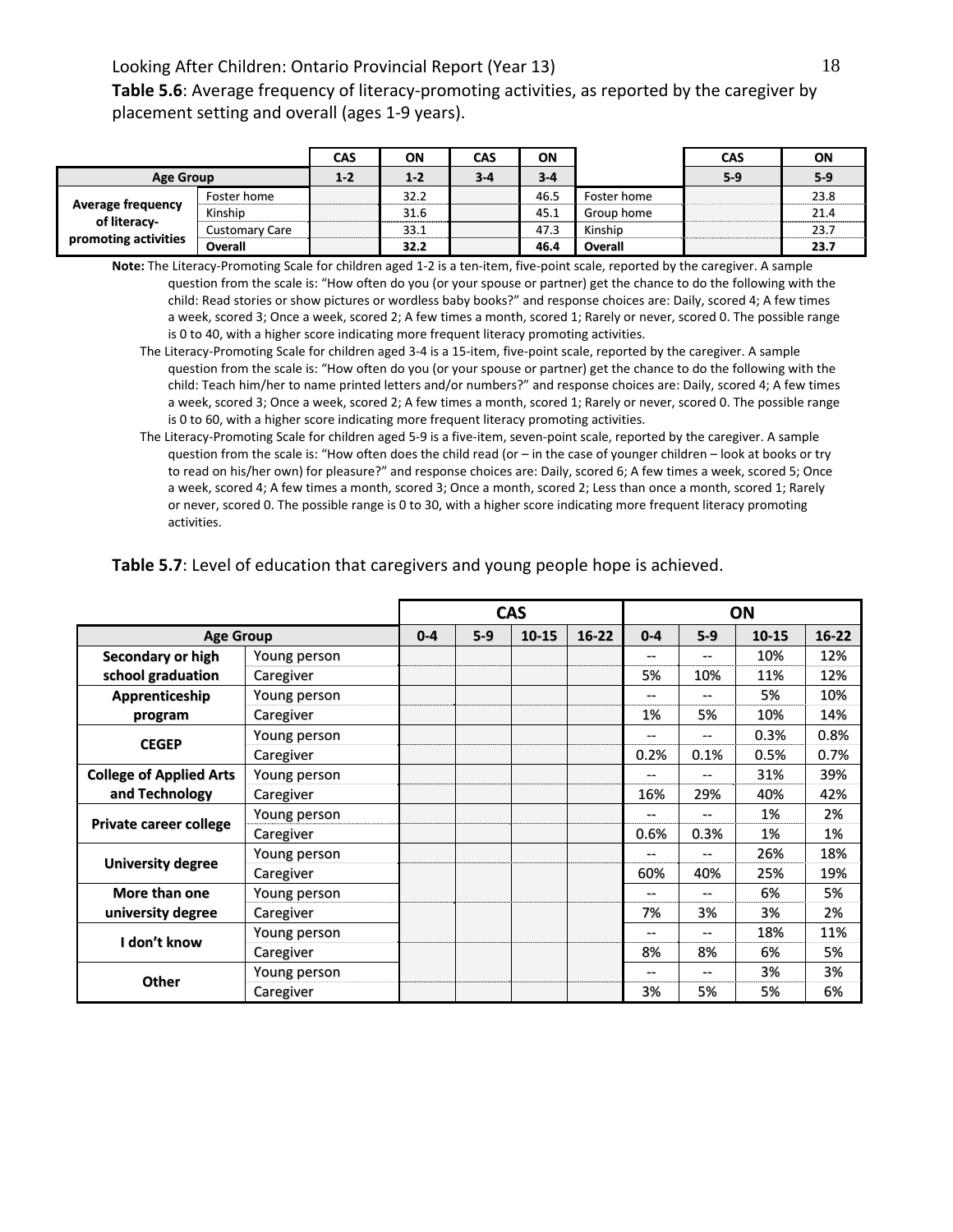**Table 5.8**: Perceived reasons why completion of education may not be achieved (ages 16‐21 years).

|                             |                                       | <b>CAS</b> |       |           | OΝ    |  |
|-----------------------------|---------------------------------------|------------|-------|-----------|-------|--|
|                             | <b>Age Group</b>                      | $16 - 17$  | 18-21 | $16 - 17$ | 18-21 |  |
|                             | Health reasons/disability             |            |       | 12%       | 9%    |  |
| <b>Barriers from</b>        | He/she is not interested enough       |            |       | 26%       | 15%   |  |
| completing                  | His/her financial situation           |            |       | 7%        | 18%   |  |
| education/                  | No programs close to home             |            |       | 1%        | 3%    |  |
| going to post-<br>secondary | He/she won't have the<br>requirements |            |       | 19%       | 8%    |  |
|                             | Other                                 |            |       | 10%       | 13%   |  |

**Note:** Asked of the caregiver for the 16‐17 age group and of the young adult for the 18‐21 age group. Respondent could choose more than one answer.

|  | Table 5.9: Current grade or level of schooling by total Developmental Assets (ages 16-17 years). |  |
|--|--------------------------------------------------------------------------------------------------|--|
|--|--------------------------------------------------------------------------------------------------|--|

|                |                                             |          | <b>CAS</b> |       |                                                                                                                                           | ON |       |
|----------------|---------------------------------------------|----------|------------|-------|-------------------------------------------------------------------------------------------------------------------------------------------|----|-------|
|                | <b>Total number of Developmental Assets</b> | $1 - 20$ | $21 - 30$  | 31-40 | $1 - 20$<br>21-30<br>11%<br>1%<br>6%<br>3%<br>18%<br>17%<br>33%<br>45%<br>25%<br>17%<br>11%<br>7%<br>0%<br>0%<br>0.2%<br>1%<br>0%<br>0.2% |    | 31-40 |
|                | Not currently enrolled in school            |          |            |       |                                                                                                                                           |    | 0%    |
|                | Grade 9                                     |          |            |       |                                                                                                                                           |    | 0.6%  |
|                | Grade 10                                    |          |            |       |                                                                                                                                           |    | 13%   |
|                | Grade 11                                    |          |            |       |                                                                                                                                           |    | 50%   |
|                | Grade 12                                    |          |            |       |                                                                                                                                           |    | 30%   |
| Grade or level | Ungraded                                    |          |            |       |                                                                                                                                           |    | 4%    |
| of schooling   | Apprenticeship                              |          |            |       |                                                                                                                                           |    | 0.2%  |
|                | College of Applied Arts and Tech.           |          |            |       |                                                                                                                                           |    | 0.6%  |
|                | <b>CEGEP</b>                                |          |            |       |                                                                                                                                           |    | 0%    |
|                | Private career college                      |          |            |       | 0%                                                                                                                                        | 0% | 0%    |
|                | University                                  |          |            |       | 0%                                                                                                                                        | 0% | 0%    |
|                | Other                                       |          |            |       | 4%                                                                                                                                        | 2% | 0.8%  |

**Table 5.10**: Highest level of schooling completed (ages 18‐21 years).

|                                      |                                                                  | <b>CAS</b> | ΟN    |
|--------------------------------------|------------------------------------------------------------------|------------|-------|
|                                      | <b>Age Group</b>                                                 | 18-21      | 18-21 |
|                                      | Less than grade 9                                                |            | 2%    |
|                                      | Grade 9                                                          |            | 5%    |
|                                      | Grade 10                                                         |            | 11%   |
| <b>Highest level</b><br>of education | Grade 11                                                         |            | 25%   |
|                                      | High school diploma or equivalent                                |            | 49%   |
| completed                            | Technical, trade, or vocational school (above high school level) |            | 0.6%  |
|                                      | Community college, CEGEP, or apprenticeship                      |            | 5%    |
|                                      | University degree                                                |            | 1%    |

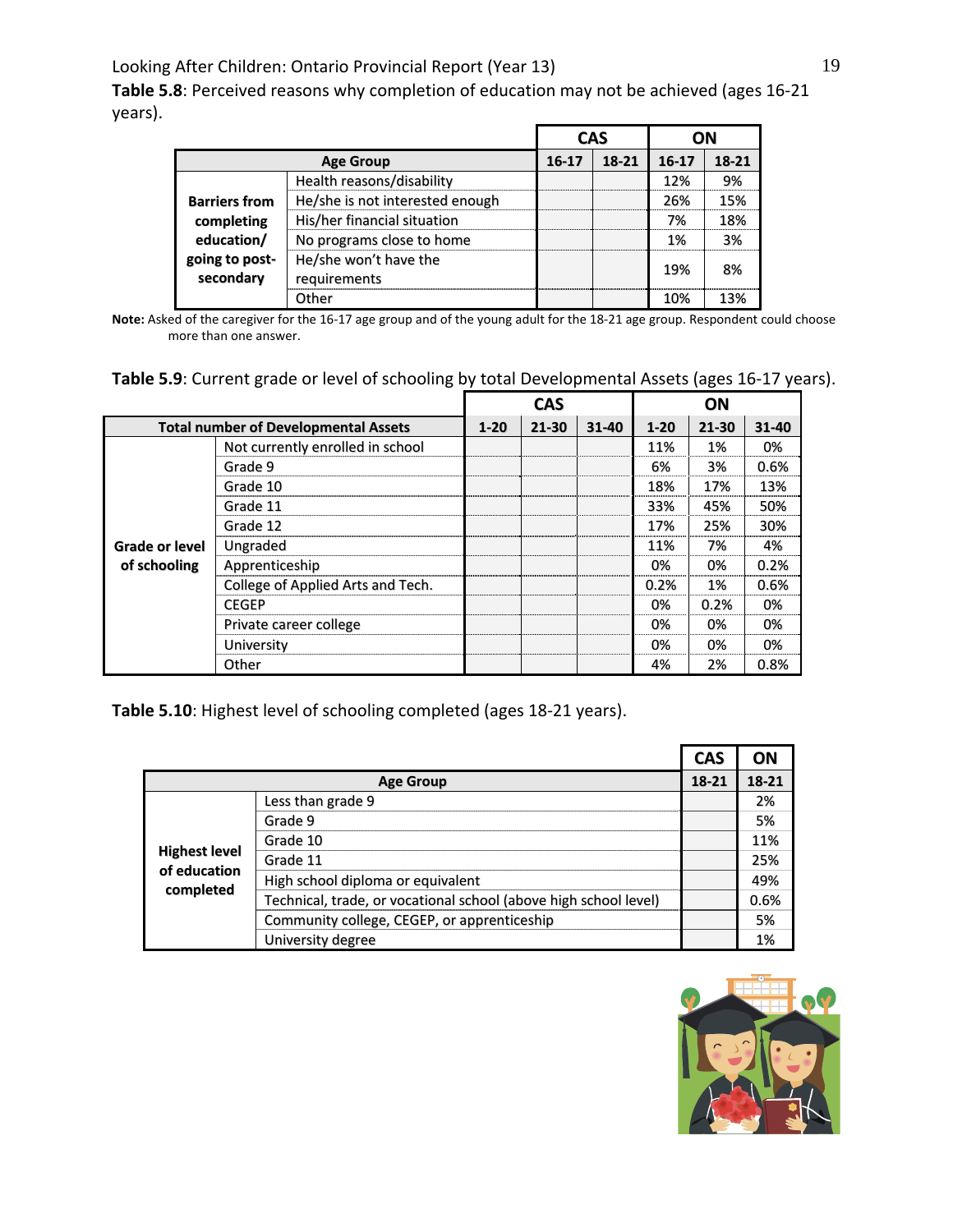# **How Physically Healthy are the Young People?**

|           |                    | CAS     | ON      |                | CAS   | ON    |                | CAS       | ON        |                | <b>CAS</b> | ON        |
|-----------|--------------------|---------|---------|----------------|-------|-------|----------------|-----------|-----------|----------------|------------|-----------|
|           | <b>Age Group</b>   | $0 - 4$ | $0 - 4$ |                | $5-9$ | $5-9$ |                | $10 - 15$ | $10 - 15$ |                | $16 - 21$  | $16 - 21$ |
| Excellent |                    |         | 50%     |                |       | 48%   |                |           | 49%       |                |            | 36%       |
| V. Good   |                    |         | 38%     |                |       | 42%   |                |           | 36%       |                |            | 39%       |
| Good      | <b>Foster Home</b> |         | 10%     | Foster<br>Home |       | 9%    | Foster<br>Home |           | 13%       | Foster<br>home |            | 21%       |
| Fair      |                    |         | 2%      |                |       | 1%    |                |           | 2%        |                |            | 4%        |
| Poor      |                    |         | 1%      |                |       | 0.3%  |                |           | 0.1%      |                |            | 1%        |
| Excellent |                    |         | 53%     |                |       | 26%   |                |           | 35%       |                |            | 27%       |
| V. Good   |                    |         | 36%     |                |       | 50%   |                |           | 37%       |                |            | 41%       |
| Good      | Kinship            |         | 8%      | Group<br>home  |       | 24%   | Group<br>home  |           | 24%       | Group<br>home  |            | 26%       |
| Fair      |                    |         | 3%      |                |       | 0%    |                |           | 4%        |                |            | 6%        |
| Poor      |                    |         | 0%      |                |       | 0%    |                |           | 0%        |                |            | 1%        |
| Excellent |                    |         | 45%     |                |       | 56%   |                |           | 46%       |                |            | 21%       |
| V. Good   |                    |         | 40%     |                |       | 35%   |                |           | 40%       |                |            | 38%       |
| Good      | <b>Customary</b>   |         | 10%     | Kinship        |       | 6%    | Kinship        |           | 14%       | Ind. living    |            | 33%       |
| Fair      | Care               | 5%      |         | 2%<br>0.7%     |       |       | 6%             |           |           |                |            |           |
| Poor      |                    |         | 0%      |                |       | 0%    |                |           | 0%        |                |            | 3%        |

**Figure 6.1**: Health status of young people by placement setting.

**Figure 6.2**: Prenatal history (ages 0 to 4 years)

|                                                              |            | <b>CAS</b>       |           |            | ON        |           |
|--------------------------------------------------------------|------------|------------------|-----------|------------|-----------|-----------|
|                                                              | <b>Yes</b> | <b>Uncertain</b> | <b>No</b> | <b>Yes</b> | Uncertain | <b>No</b> |
| Did the expectant mother smoke?                              |            |                  |           | 52%        | 33%       | 15%       |
| Did the expectant mother drink<br>alcohol?                   |            |                  |           | 21%        | 51%       | 27%       |
| Did the expectant mother take<br>illicit drugs?              |            |                  |           | 36%        | 40%       | 24%       |
| Did the expectant mother take<br>prescription medications?   |            |                  |           | 19%        | 60%       | 22%       |
| Did the expectant mother<br>regularly receive prenatal care? |            |                  |           | 37%        | 39%       | 24%       |
| Was the baby carried to full-term?                           |            |                  |           | 69%        | 14%       | 17%       |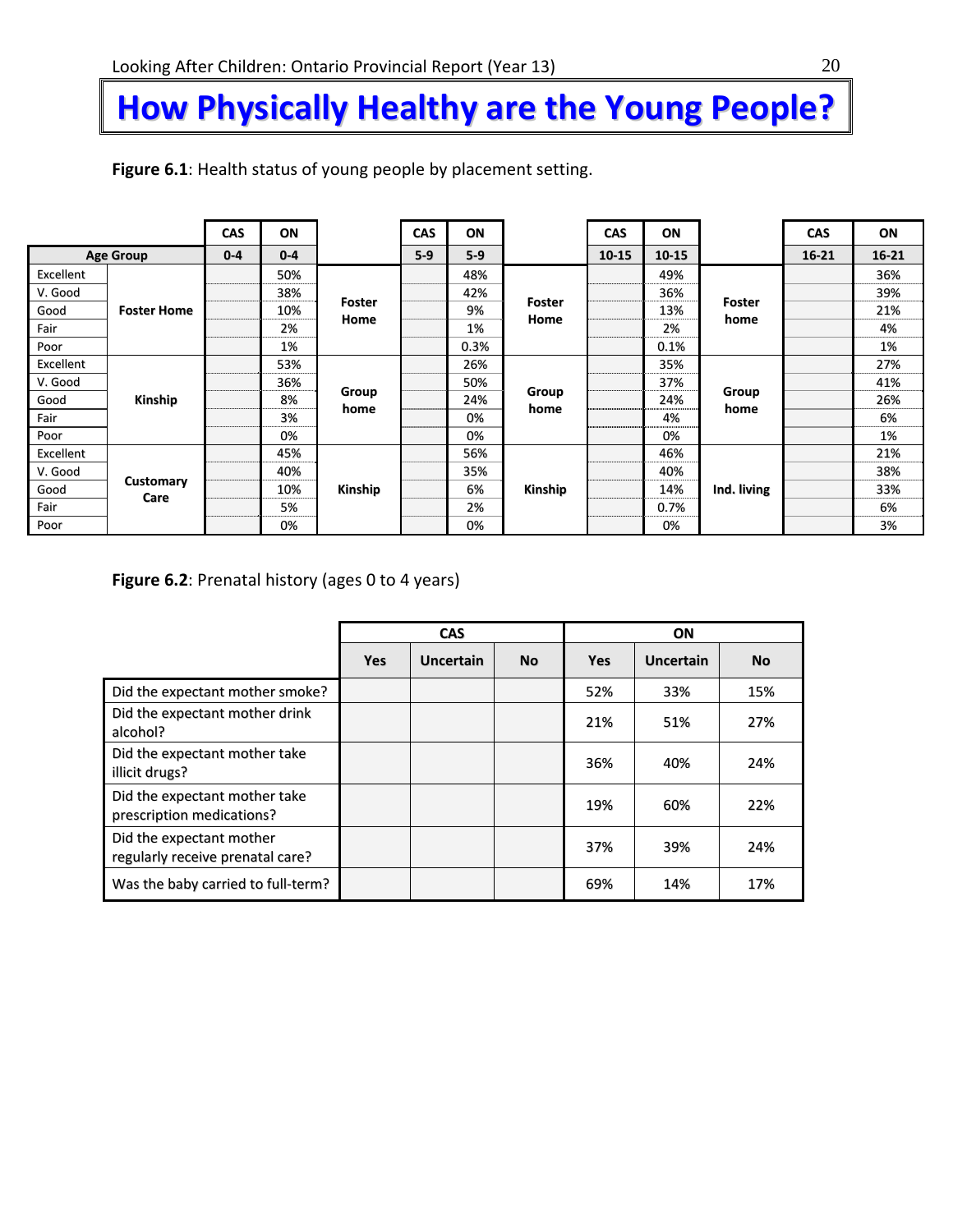Looking After Children: Ontario Provincial Report (Year 13) 21 **Table 6.3**: Young person's activity level compared to other youths by placement setting (ages 0‐ 11 years.).

|                  |                    | <b>CAS</b> | ON      |                    | <b>CAS</b> | ON    |                    | <b>CAS</b> | ON        |
|------------------|--------------------|------------|---------|--------------------|------------|-------|--------------------|------------|-----------|
| <b>Age Group</b> |                    | $0 - 4$    | $0 - 4$ |                    | $5-9$      | $5-9$ |                    | $10 - 11$  | $10 - 11$ |
| Much more        |                    |            | 17%     |                    |            | 20%   |                    |            | 12%       |
| Moderately more  |                    |            | 22%     |                    |            | 23%   |                    |            | 23%       |
| Equally          | <b>Foster Home</b> |            | 54%     | <b>Foster Home</b> |            | 47%   | <b>Foster Home</b> |            | 51%       |
| Moderately less  |                    |            | 4%      |                    |            | 6%    |                    |            | 12%       |
| Much less        |                    |            | 3%      |                    |            | 3%    |                    |            | 2%        |
| Much more        |                    |            | 15%     |                    |            | 26%   |                    |            | 25%       |
| Moderately more  |                    |            | 25%     |                    |            | 9%    |                    |            | 29%       |
| Equally          | Kinship            |            | 57%     | <b>Group Home</b>  |            | 41%   | Group home         |            | 22%       |
| Moderately less  |                    |            | 3%      |                    |            | 9%    |                    |            | 16%       |
| Much less        |                    |            | 0%      |                    |            | 15%   |                    |            | 8%        |
| Much more        |                    |            | 21%     |                    |            | 14%   |                    |            | 20%       |
| Moderately more  |                    |            | 32%     |                    |            | 27%   |                    |            | 29%       |
| Equally          | Customary<br>Care  |            | 47%     | Kinship            |            | 54%   | Kinship            |            | 39%       |
| Moderately less  |                    |            | 0%      |                    |            | 3%    |                    |            | 10%       |
| Much less        |                    |            | 0%      |                    |            | 2%    |                    |            | 1%        |

**Table 6.4**: Percentage of young people who have difficulties in one or more areas of physical ability (ages 1 to 17 years).

|                 |                            |         |       | <b>CAS</b> |           |         | ON      |       |           |
|-----------------|----------------------------|---------|-------|------------|-----------|---------|---------|-------|-----------|
|                 | <b>Age Group</b>           | $1 - 4$ | $5-9$ | 10-15      | $16 - 17$ | $1 - 4$ | $5 - 9$ | 10-15 | $16 - 17$ |
|                 | Speaking                   |         |       |            |           | 34%     | 24%     | 8%    | 4%        |
|                 | Walking                    |         |       |            |           | 11%     | 6%      | 3%    | 3%        |
|                 | Climbing                   |         |       |            |           | 7%      | 6%      | 3%    | 2%        |
| <b>Physical</b> | Bending                    |         |       |            |           | 4%      | 3%      | 3%    | 4%        |
| abilities       | Seeing                     |         |       |            |           | 9%      | 16%     | 18%   | 16%       |
|                 | Hearing                    |         |       |            |           | 5%      | 4%      | 4%    | 3%        |
|                 | Using hands and<br>fingers |         |       |            |           | 8%      | 11%     | 4%    | 2%        |

**Table 6.5**: Average number of physical difficulties by placement setting and overall (ages 1 to 17 yeas).

|                       |                   | CAS     | ON      |             | CAS   | ON    |             | CAS       | ON        |                       | CAS       | ON    |
|-----------------------|-------------------|---------|---------|-------------|-------|-------|-------------|-----------|-----------|-----------------------|-----------|-------|
| <b>Age Group</b>      |                   | $1 - 4$ | $1 - 4$ |             | $5-9$ | $5-9$ |             | $10 - 15$ | $10 - 15$ |                       | $16 - 17$ | 16-17 |
|                       | Foster home       |         | 1.4     | Foster home |       | 1.7   | Foster home |           | $1.6\,$   | Foster home           |           | 1.4   |
| Average               | Kinship           |         | 0.9     | Group home  |       | 2.7   | Group home  |           | ⇁<br>1.7  | Group home            |           | 1.7   |
| number of<br>physical | Customary<br>Care |         |         | Kinship     |       |       | Kinship     |           | 1.4       | Independent<br>living |           | 1.4   |
| difficulties          | Overall           |         | 1.8     | Overall     |       | 1.8   | Overall     |           | 1.6       | Overall               |           | 1.5   |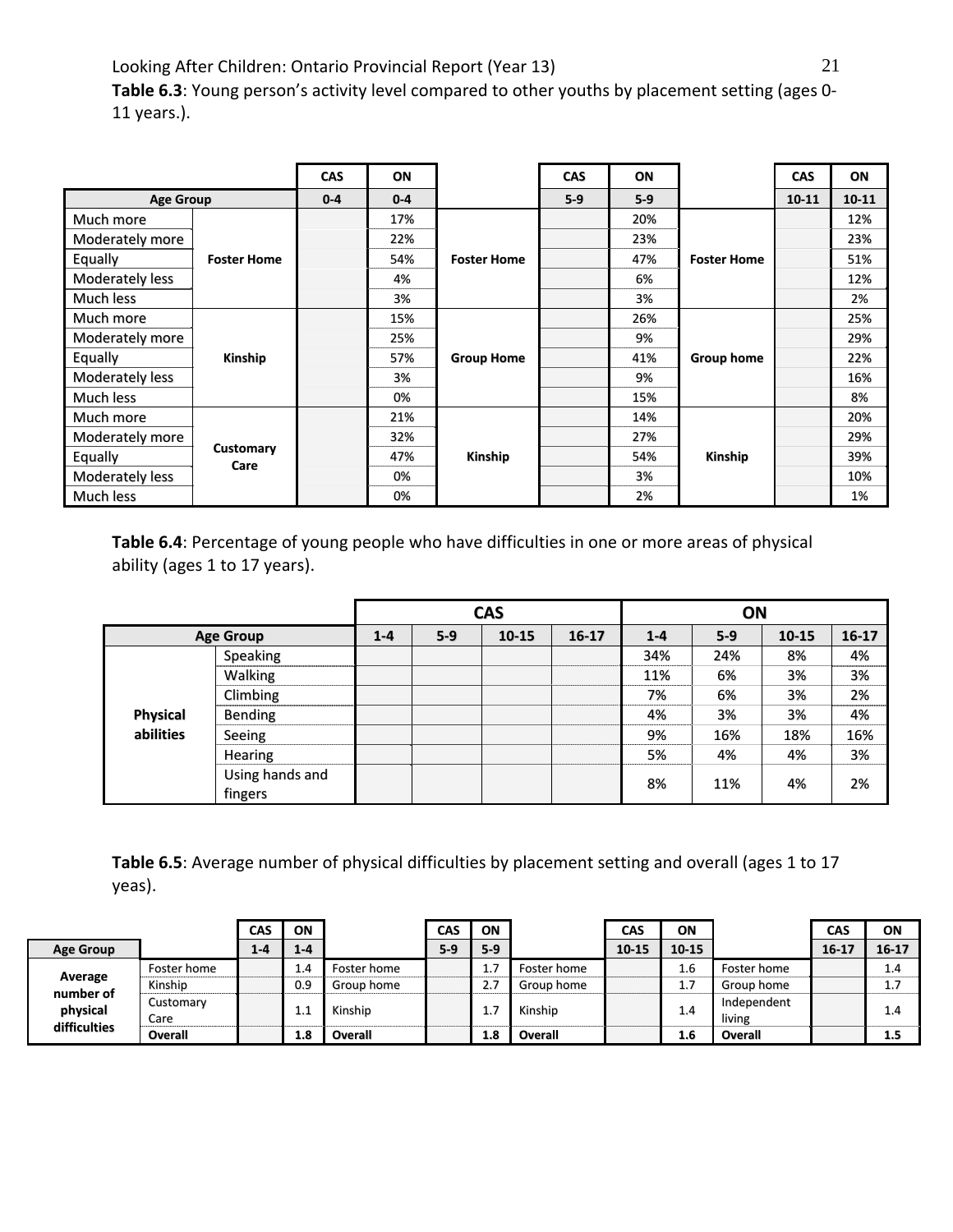**Table 6.6**: Percentage of young people who have long term conditions.

|                         |                                                   |         |       | <b>CAS</b> |           |         |       | ON        |           |
|-------------------------|---------------------------------------------------|---------|-------|------------|-----------|---------|-------|-----------|-----------|
|                         | <b>Age Group</b>                                  | $0 - 4$ | $5-9$ | $10 - 15$  | $16 - 21$ | $0 - 4$ | $5-9$ | $10 - 15$ | $16 - 21$ |
|                         | Food or digestive allergies                       |         |       |            |           | 7%      | 3%    | 3%        | 3%        |
|                         | Respiratory allergies                             |         |       |            |           | 1%      | 2%    | 3%        | 2%        |
|                         | Any other allergies                               |         |       |            |           | 3%      | 4%    | 4%        | 5%        |
|                         | Asthma                                            |         |       |            |           | 6%      | 7%    | 6%        | 7%        |
|                         | <b>Bronchitis</b>                                 |         |       |            |           | 1%      | 0.4%  | 0.1%      | 0.5%      |
|                         | Heart condition or disease                        |         |       |            |           | 2%      | 1%    | 1%        | 1%        |
|                         | Epilepsy                                          |         |       |            |           | 1%      | 1%    | 2%        | 2%        |
|                         | Cerebral palsy                                    |         |       |            |           | 2%      | 2%    | 1%        | 1%        |
| Long-term<br>conditions | Kidney condition or disease                       |         |       |            |           | 1%      | 1%    | 0.5%      | 0.4%      |
|                         | Developmental disability                          |         |       |            |           | 12%     | 13%   | 16%       | 14%       |
|                         | Learning disability                               |         |       |            |           | 5%      | 19%   | 33%       | 30%       |
|                         | Attention deficit disorder                        |         |       |            |           | 1%      | 28%   | 36%       | 31%       |
|                         | Emotional, psychological, or nervous difficulties |         |       |            |           | 2%      | 19%   | 25%       | 26%       |
|                         | Fetal alcohol spectrum disorder                   |         |       |            |           | 2%      | 4%    | 7%        | 5%        |
|                         | <b>Diabetes</b>                                   |         |       |            |           | 0.1%    | 0.4%  | 0.5%      | 0.6%      |
|                         | <b>Blood disorder</b>                             |         |       |            |           | 0.3%    | 0.2%  | 0.3%      | 0.3%      |
|                         | Other long term condition                         |         |       |            |           | 12%     | 12%   | 10%       | 8%        |

Table 6.7: Average number of long-term conditions by placement setting and overall.

|                         |                   | CAS     | ON      |                | <b>CAS</b> | ON    |                | CAS       | ON        |                       | CAS       | ON        |
|-------------------------|-------------------|---------|---------|----------------|------------|-------|----------------|-----------|-----------|-----------------------|-----------|-----------|
| <b>Age Group</b>        |                   | $0 - 4$ | $0 - 4$ |                | $5-9$      | $5-9$ |                | $10 - 15$ | $10 - 15$ |                       | $16 - 21$ | $16 - 21$ |
| Average                 | Foster<br>home    |         | 1.7     | Foster<br>home |            | 1.9   | Foster<br>home |           | 2.1       | Foster home           |           | 2.1       |
| number of               | Kinship           |         | 1.5     | Group<br>home  |            | 2.5   | Group<br>home  |           | 2.5       | Group home            |           | 2.3       |
| long-term<br>conditions | Customary<br>Care |         | 1.6     | Kinship        |            | 1.9   | Kinship        |           | 1.8       | Independent<br>living |           | 1.7       |
|                         | Overall           |         | 1,7     | <b>Overall</b> |            | 2.0   | Overall        |           | 2.1       | Overall               |           | 2.0       |

Table 6.8: Health-related experiences by placement setting and overall (ages 10 to 17 years).

|                                      |             | <b>CAS</b> | ΟN        |                    | <b>CAS</b> | ON        |
|--------------------------------------|-------------|------------|-----------|--------------------|------------|-----------|
| <b>Age Group</b>                     |             | $10 - 15$  | $10 - 15$ |                    | $16 - 17$  | $16 - 17$ |
|                                      | Foster home |            | 85%       | Foster home        |            | 70%       |
| Young people who report              | Group home  |            | 80%       | Group home         |            | 63%       |
| eating breakfast most school<br>days | Kinship     |            | 86%       | Independent living |            | 50%       |
|                                      | Overall     |            | 84%       | <b>Overall</b>     |            | 65%       |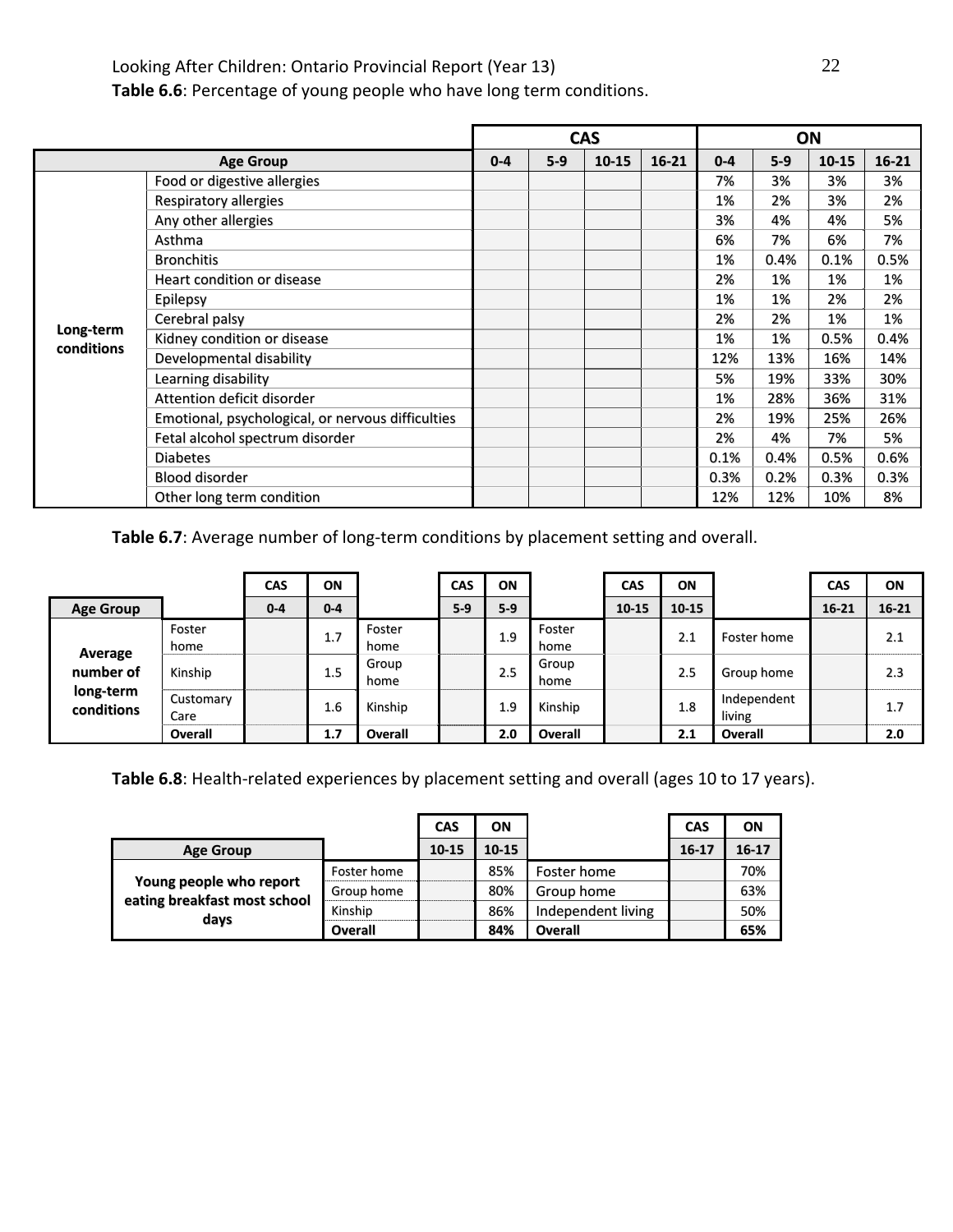Table 6.9: Health-related experiences by placement setting and overall (ages 10 to 21 years).

|                                                           |                | <b>CAS</b> | ON    |                    | <b>CAS</b> | ON        |
|-----------------------------------------------------------|----------------|------------|-------|--------------------|------------|-----------|
| <b>Age Group</b>                                          |                | $10 - 15$  | 10-15 |                    | 16-21      | $16 - 21$ |
|                                                           | Foster home    |            | 83%   | Foster home        |            | 79%       |
| Young people who report<br>being usually free of pain and | Group home     |            | 75%   | Group home         |            | 79%       |
| discomfort                                                | Kinship        |            | 87%   | Independent living |            | 70%       |
|                                                           | <b>Overall</b> |            | 81%   | Overall            |            | 77%       |

**Table 6.10**: Most serious injuries experienced by young people within last 12 months (ages 0 to 17 years).

|                     |                                           |         |       | <b>CAS</b> |           | ON      |       |           |           |
|---------------------|-------------------------------------------|---------|-------|------------|-----------|---------|-------|-----------|-----------|
|                     | <b>Age Group</b>                          | $0 - 4$ | $5-9$ | 10-15      | $16 - 17$ | $0 - 4$ | $5-9$ | $10 - 15$ | $16 - 17$ |
|                     | Broken or fractured bones                 |         |       |            |           | 12%     | 25%   | 21%       | 19%       |
|                     | Burn or scald                             |         |       |            |           | 4%      | 2%    | 3%        | 4%        |
|                     | <b>Dislocation</b>                        |         |       |            |           | 1%      | 1%    | 2%        | 4%        |
|                     | Sprain or strain                          |         |       |            |           | 4%      | 3%    | 24%       | 25%       |
| <b>Most serious</b> | Cut, scrape, or bruise                    |         |       |            |           | 58%     | 47%   | 30%       | 22%       |
| injuries            | Concussion                                |         |       |            |           | 1%      | 4%    | 7%        | 9%        |
|                     | Poisoning by substance or liquid          |         |       |            |           | 1%      | 1%    | 0.5%      | 3%        |
|                     | Internal injury                           |         |       |            |           | 0%      | 0%    | 0.2%      | 0.7%      |
|                     | Dental injury                             |         |       |            |           | 1%      | 8%    | 2%        | 1%        |
|                     | Other serious injury or multiple injuries |         |       |            |           | 19%     | 10%   | 12%       | 14%       |

**Note:** These results reflect only those young people whose caregivers responded "yes" when asked if the young person was seriously injured in the past 12 months.

**Table 6.11**: Young people's experience with cigarettes, alcohol, and drugs by total number of Developmental Assets (ages 10‐17 years).

|                                       |              |          | 10-15      |           |          |           |       |            |           |           | 16-17    |           |           |
|---------------------------------------|--------------|----------|------------|-----------|----------|-----------|-------|------------|-----------|-----------|----------|-----------|-----------|
|                                       |              |          | <b>CAS</b> |           |          | ON        |       | <b>CAS</b> |           |           | ON       |           |           |
| <b>Number of Developmental Assets</b> |              | $1 - 20$ | 21-30      | $31 - 40$ | $1 - 20$ | $21 - 30$ | 31-40 | $1 - 20$   | $21 - 30$ | $31 - 40$ | $1 - 20$ | $21 - 30$ | $31 - 40$ |
|                                       | Daily        |          |            |           | 17%      | 6%        | 1%    |            |           |           | 50%      | 24%       | 9%        |
|                                       | Occasionally |          |            |           | 9%       | 5%        | 1%    |            |           |           | 10%      | 10%       | 4%        |
| <b>Smoking cigarettes</b>             | Tried it     |          |            |           | 13%      | 11%       | 3%    |            |           |           | 10%      | 12%       | 10%       |
|                                       | Not at all   |          |            |           | 61%      | 79%       | 94%   |            |           |           | 30%      | 54%       | 77%       |
|                                       | Daily        |          |            |           | 0.5%     | 0.2%      | 0.1%  |            |           |           | 3%       | 0.5%      | 0.4%      |
| Alcohol                               | Occasionally |          |            |           | 16%      | 6%        | 0.7%  |            |           |           | 41%      | 20%       | 13%       |
|                                       | Tried it     |          |            |           | 17%      | 11%       | 6%    |            |           |           | 27%      | 27%       | 24%       |
|                                       | Not at all   |          |            |           | 66%      | 83%       | 93%   |            |           |           | 29%      | 53%       | 63%       |
| Have you ever used                    | No           |          |            |           | 61%      | 79%       | 93%   |            |           |           | 26%      | 52%       | 73%       |
| drugs?                                | Yes          |          |            |           | 39%      | 21%       | 7%    |            |           |           | 74%      | 48%       | 27%       |

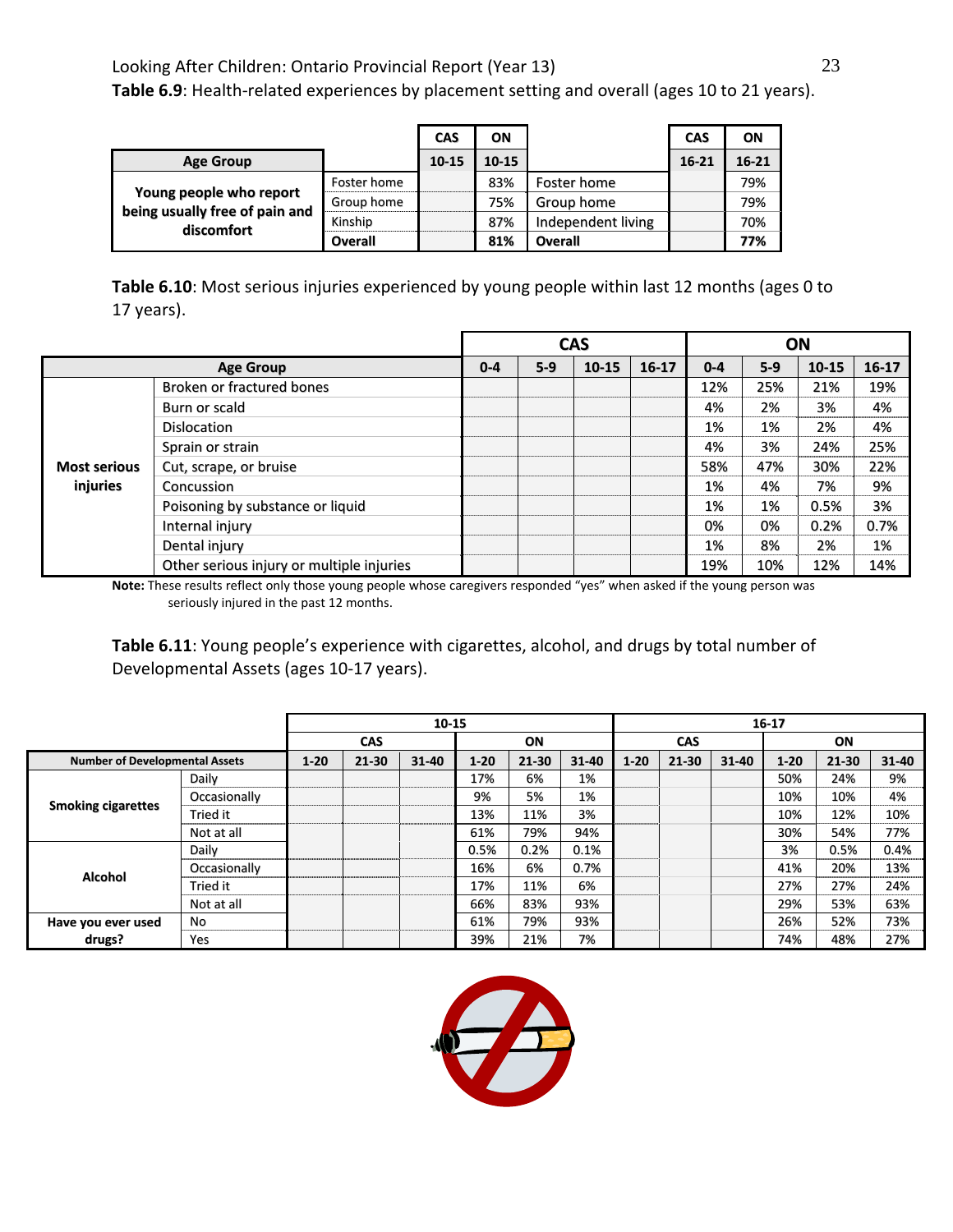# **What is the Status of the Young People's Emotional Health and Overall Well‐Being?**

**Figure 7.1**: Total positive mental well‐being score by placement setting and overall (ages 12‐17 years).

|                       |                | <b>CAS</b> | ON        |                    | <b>CAS</b> | ON        |
|-----------------------|----------------|------------|-----------|--------------------|------------|-----------|
| <b>Age Group</b>      |                | $12 - 15$  | $12 - 15$ |                    | $16 - 17$  | $16 - 17$ |
|                       | Foster home    |            | 56.2      | Foster home        |            | 53.4      |
| <b>Average mental</b> | Group home     |            | 49.7      | Group home         |            | 47.9      |
| well-being score      | Kinship        |            | 57.8      | Independent living |            | 49.7      |
|                       | <b>Overall</b> |            | 55.4      | <b>Overall</b>     |            | 52.1      |

**Note**: The Mental Health Continuum Short Form is a 14‐item, six‐point scale, reported by the young person. A sample question from the scale is: "During the past month, how often did you feel that you had something important to contribute to society" and response choices are Every day, Almost every day, 2‐3 times a week, About once a week, Once or twice a month, and Never, scored 5‐0 respectively. The possible range of scores is from 0 to 70 with a higher score indicating a greater degree of positive mental well‐being.

**Table 7.2**: General self‐esteem scores by placement setting and overall (ages 5‐17 years).

|                  |                | <b>CAS</b> | ΟN    |             | <b>CAS</b> | ON        |                    | CAS       | ON      |
|------------------|----------------|------------|-------|-------------|------------|-----------|--------------------|-----------|---------|
| <b>Age Group</b> |                | $5-9$      | $5-9$ |             | $10 - 15$  | $10 - 15$ |                    | $16 - 17$ | $16-17$ |
|                  | Foster home    |            | 10.3  | Foster home |            | 10.1      | Foster home        |           | 9.9     |
| Average          | Group home     |            | 9.2   | Group home  |            | 9.4       | Group home         |           | 9.5     |
| general self-    | Kinship        |            | 10.5  | Kinship     |            | 10.6      | Independent living |           | 9.6     |
| esteem score     | <b>Overall</b> |            | 10.3  | Overall     |            | 10.0      | Overall            |           | 9.8     |

**Note**: The General Self‐Esteem scale is a six‐item, three‐point scale, reported by the young person (for the 5‐9 age group, the caregiver reports). A sample question from the scale is: "A lot of things about me are good" and response choices are True or mostly true scored 2, Sometimes false/sometimes true scored 1, and False or mostly false scored 0. The possible range of scores is from 0 to 12 with a higher score indicating a greater degree of positive general self-image.

**Table 7.3**: Depressive symptoms by residential setting and overall (ages 18‐21 years).

|                         |                    | CAS   | ΟN    |
|-------------------------|--------------------|-------|-------|
| <b>Age Group</b>        |                    | 18-21 | 18-21 |
|                         | Independent living |       | 8.6   |
|                         | Other              |       | 7.4   |
| <b>Depression scale</b> | With relatives     |       | 9.4   |
|                         | Overall            |       | 8.4   |

**Note:** The Depression Scale is a 12‐item, four‐point scale reported by the young adult. An example question is: "I have trouble keeping my mind on what I was doing." The total possible range of scores is 0-36. Higher scores on this scale indicate greater depressive symptoms.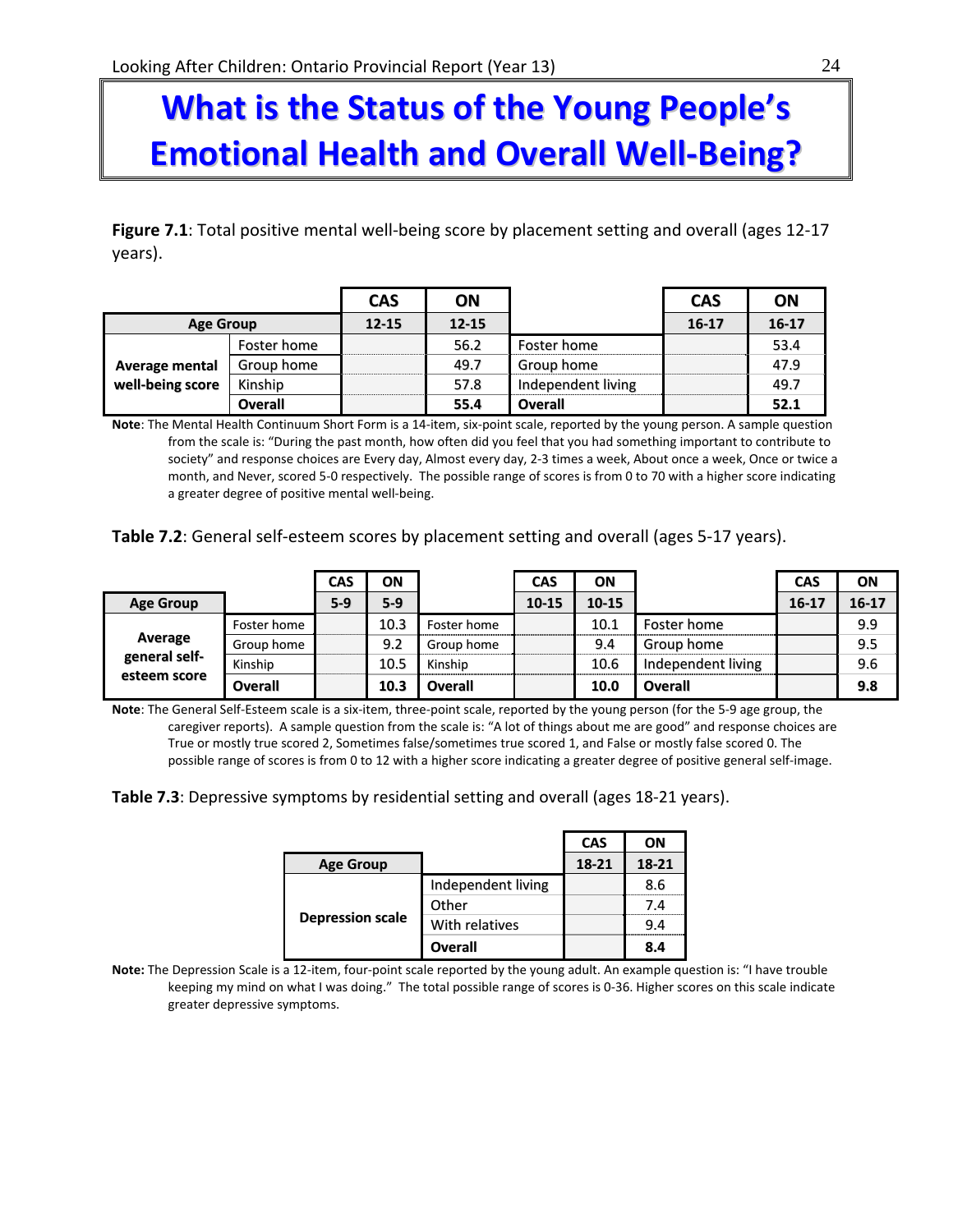|                  |                | <b>CAS</b> | ON        |                    | <b>CAS</b> | ON        |
|------------------|----------------|------------|-----------|--------------------|------------|-----------|
| <b>Age Group</b> |                | $12 - 15$  | $12 - 15$ |                    | $16 - 17$  | $16 - 17$ |
|                  | Foster home    |            | 13.5      | Foster home        |            | 13.6      |
| Average hope     | Group home     |            | 11.7      | Group home         |            | 12.1      |
| score            | Kinship        |            | 14.3      | Independent living |            | 13.3      |
|                  | <b>Overall</b> |            | 13.4      | <b>Overall</b>     |            | 13.2      |

**Note**: The Hope scale is a six‐item, four‐point scale, reported by the young person. A sample question from the scale is: "I think I am doing pretty well" and response choices are Most of the time scored 3, Often scored 2, Sometimes scored 1, and Never scored 0. The possible range of scores is from 0 to 18 with a higher score indicating a greater degree of hopefulness.

#### **Table 7.5**: Perceived quality of friendships by placement setting and overall (ages 10‐17 years).

|                                                   |                | <b>CAS</b> | ON        |                    | <b>CAS</b> | ON        |
|---------------------------------------------------|----------------|------------|-----------|--------------------|------------|-----------|
| <b>Age Group</b>                                  |                | $10 - 15$  | $10 - 15$ |                    | $16 - 17$  | $16 - 17$ |
| <b>Average quality</b><br>of friendships<br>score | Foster home    |            | 3.3       | Foster home        |            | 3.2       |
|                                                   | Group home     |            | 2.9       | Group home         |            | 3.0       |
|                                                   | Kinship        |            | 3.5       | Independent living |            | 3,1       |
|                                                   | <b>Overall</b> |            | 3.3       | Overall            |            | 3.2       |

**Note**: The Friendships scale is a two-item, three-point scale, reported by the young person. The items are: "I have many friends" and "I get along easily with others my age." Response choices are: False or mostly false, scored 0; Sometimes false or sometimes true, scored 1; True or mostly true, scored 2. The possible range of scores is from 0 to 4, with a higher score indicating a greater number of positive relationships with friends.

**Figure 7.6**: Average approach coping strategies score by placement setting and overall (age 12‐ 17 years).

|                       |                | <b>CAS</b> | ON        |                    | <b>CAS</b> | ON        |
|-----------------------|----------------|------------|-----------|--------------------|------------|-----------|
| <b>Age Group</b>      |                | $12 - 15$  | $12 - 15$ |                    | $16 - 17$  | $16 - 17$ |
|                       | Foster home    |            | 7.9       | Foster home        |            | 7.9       |
| <b>Average active</b> | Group home     |            | 6.6       | Group home         |            | 7.2       |
| coping score          | Kinship        |            | 8.5       | Independent living |            | 8.2       |
|                       | <b>Overall</b> |            | 7.8       | <b>Overall</b>     |            | 7.8       |

**Note**: The Approach Coping Strategies scale is a four‐item, four‐point scale, reported by the young person. Items are as indicated in Table 5.6. Response choices are: Never, scored 0; Sometimes, scored 1; Often, scored 2; Always, scored 3. The possible range of scores is from 0 to 12, with a higher score indicating a greater level of hopefulness.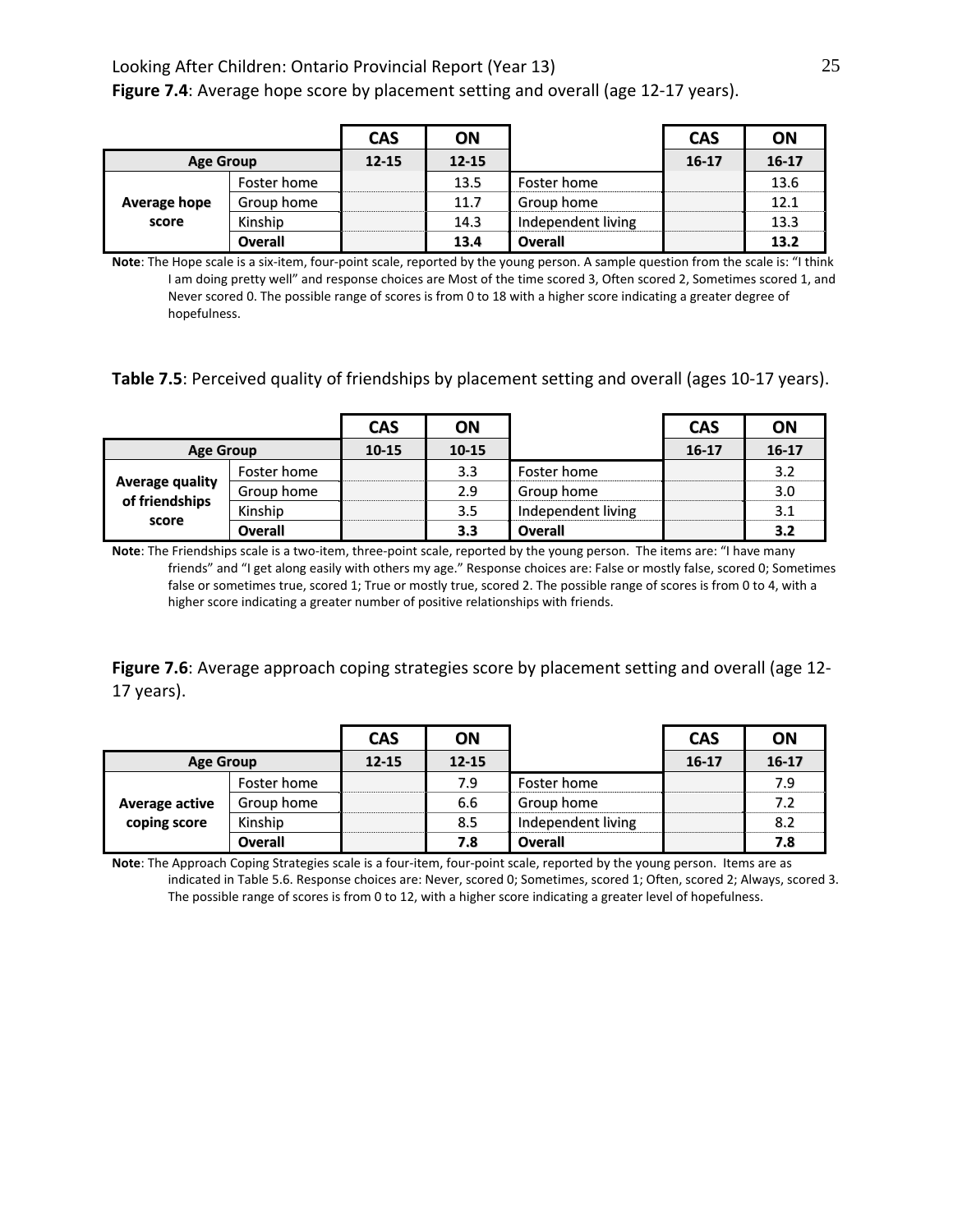**Table 7.7**: Level of perceived mastery reported by young adults by residential setting and overall (ages 18‐21 years).

|                  |                    | <b>CAS</b> | ΟN    |
|------------------|--------------------|------------|-------|
| <b>Age Group</b> |                    | 18-21      | 18-21 |
|                  | Independent living |            | 15.1  |
| <b>Perceived</b> | Other              |            | 14.9  |
| mastery          | With relatives     |            | 14.0  |
|                  | <b>Overall</b>     |            | 15.0  |

**Note**: The Perceived Mastery scale is a seven‐item, four‐point scale, reported by the young adult. An example item is: "What happens to me in the future depends on me." Response choices are: Strongly disagree, scored 0; Disagree, scored 1; Agree, scored 2; Strongly agree, scored 3. Five of the seven items are reverse coded. The possible range of scores is from 0 to 21, with a higher score indicating a greater degree of mastery perceived by the young person.



**Table 7.8**: Percentage of caregivers (or young people) who responded "Always" or "Often" with regard to indicators of the young person's social presentation (ages 10‐21 years).

|               |                                                                                                          |       | <b>CAS</b> | OΝ        |         |
|---------------|----------------------------------------------------------------------------------------------------------|-------|------------|-----------|---------|
|               | <b>Age Group</b>                                                                                         | 10-15 | $16-21$    | $10 - 15$ | $16-21$ |
|               | Keeps himself/herself clean                                                                              |       |            | 80%       | 85%     |
|               | Takes adequate care of his/her skin                                                                      |       |            | 77%       | 81%     |
|               | Personal appearance gives people the<br>impressions that he/she takes care of<br>himself/herself*        |       |            | 89%       | 87%     |
| <b>Social</b> | Wears suitable clothes                                                                                   |       |            | 93%       | 91%     |
| presentation  | People can understand what he/she is saying                                                              |       |            | 89%       | 91%     |
|               | Is polite with friends/adults*                                                                           |       |            | 85%       | 83%     |
|               | Do you know how to adjust your behaviour<br>and conversation appropriately to different<br>situations?** |       |            | --        | 94%     |

\*Asked only of 10 to 17 year olds

\*\* Asked directly and only of 18‐21 year olds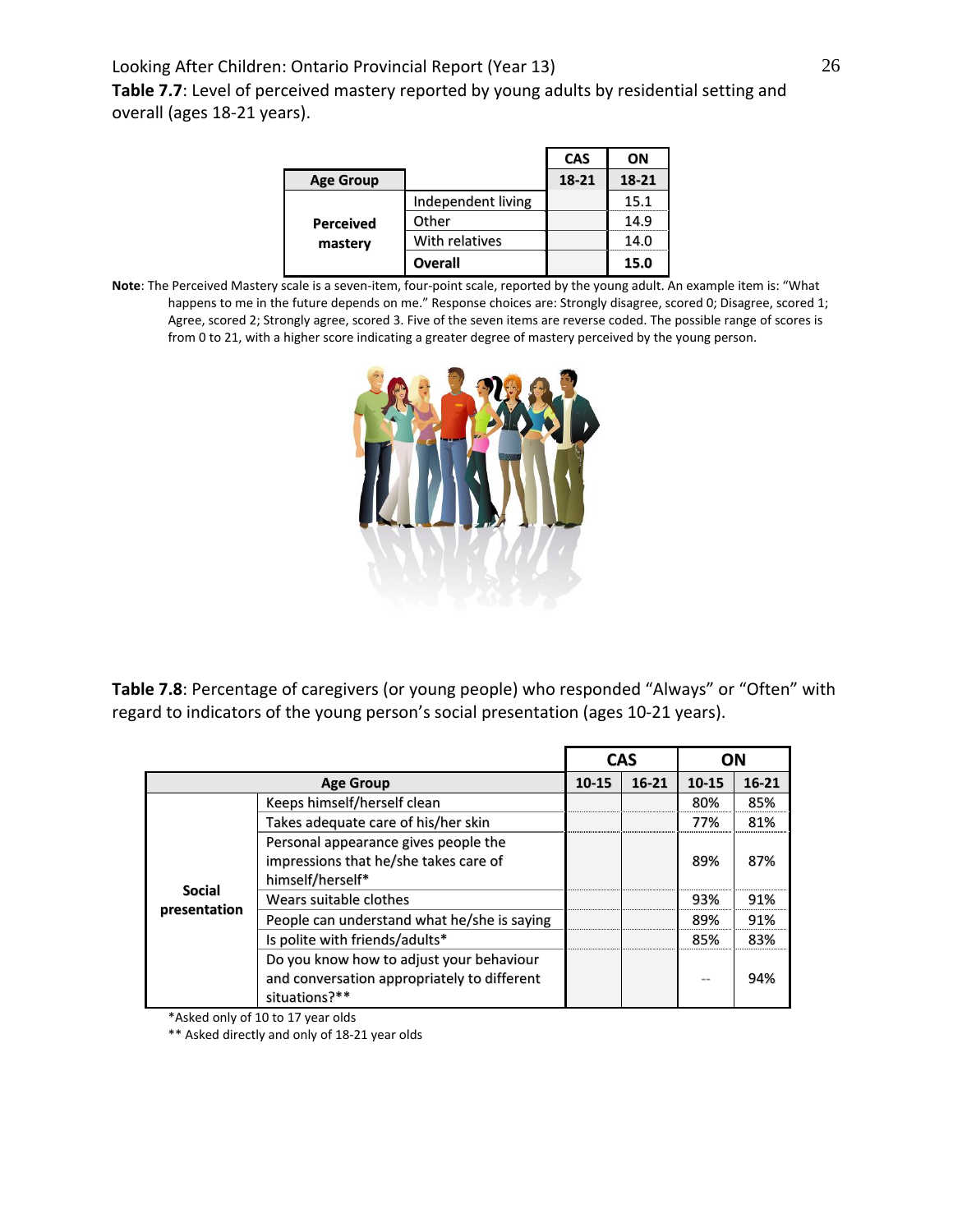**Table 7.9**: Percentage of caregivers who responded "Always" or "Often" with regard to indicators of the child's social presentation (ages 0 to 9 years).

|               |                                                                            |         | <b>CAS</b> |       |         | ON      |       |
|---------------|----------------------------------------------------------------------------|---------|------------|-------|---------|---------|-------|
|               | <b>Age Group</b>                                                           | $0 - 2$ | $3 - 4$    | $5-9$ | $0 - 2$ | $3 - 4$ | $5-9$ |
|               | Promptly changed when wet or dirty                                         |         |            |       | 99%     | $- -$   |       |
|               | Bathed daily                                                               |         |            |       | 57%     | --      |       |
|               | Skin and hair are cared for appropriately                                  |         |            |       | 99%     | --      |       |
| <b>Social</b> | Dressed appropriately                                                      |         |            |       | 100%    | 99%     | 98%   |
| presentation  | Appears well cared for                                                     |         |            |       | --      | 100%    | 99%   |
|               | Makes himself/herself understood by people<br>outside the immediate family |         |            |       | $- -$   | 58%     | 78%   |
|               | Says please, thank you, excuse me, etc.                                    |         |            |       |         | 67%     | 79%   |



**Table 7.10**: Attachment to at least one caregiver by placement setting (ages 0‐15 years).

|                            |                          | <b>CAS</b> | ON      |                    | <b>CAS</b> | ON    |                    | <b>CAS</b> | ON        |
|----------------------------|--------------------------|------------|---------|--------------------|------------|-------|--------------------|------------|-----------|
| <b>Age Group</b>           |                          | $0 - 4$    | $0 - 4$ |                    | $5-9$      | $5-9$ |                    | $10 - 15$  | $10 - 15$ |
| Definitely attached        | <b>Foster Home</b>       |            | 84%     | <b>Foster Home</b> |            | 78%   | <b>Foster Home</b> |            | 70%       |
| Some attachment            |                          |            | 16%     |                    |            | 20%   |                    |            | 26%       |
| Little or no<br>attachment |                          |            | 1%      |                    |            | 2%    |                    |            | 4%        |
| Definitely attached        | Kinship                  |            | 100%    | <b>Group Home</b>  |            | 46%   | <b>Group Home</b>  |            | 36%       |
| Some attachment            |                          |            | 0%      |                    |            | 35%   |                    |            | 45%       |
| Little or no<br>attachment |                          |            | 0%      |                    |            | 20%   |                    |            | 19%       |
| Definitely attached        | <b>Customary</b><br>Care |            | 83%     | Kinship            |            | 89%   | Kinship            |            | 89%       |
| Some attachment            |                          |            | 17%     |                    |            | 9%    |                    |            | 9%        |
| Little or no<br>attachment |                          |            | 0%      |                    | 2%         |       | 2%                 |            |           |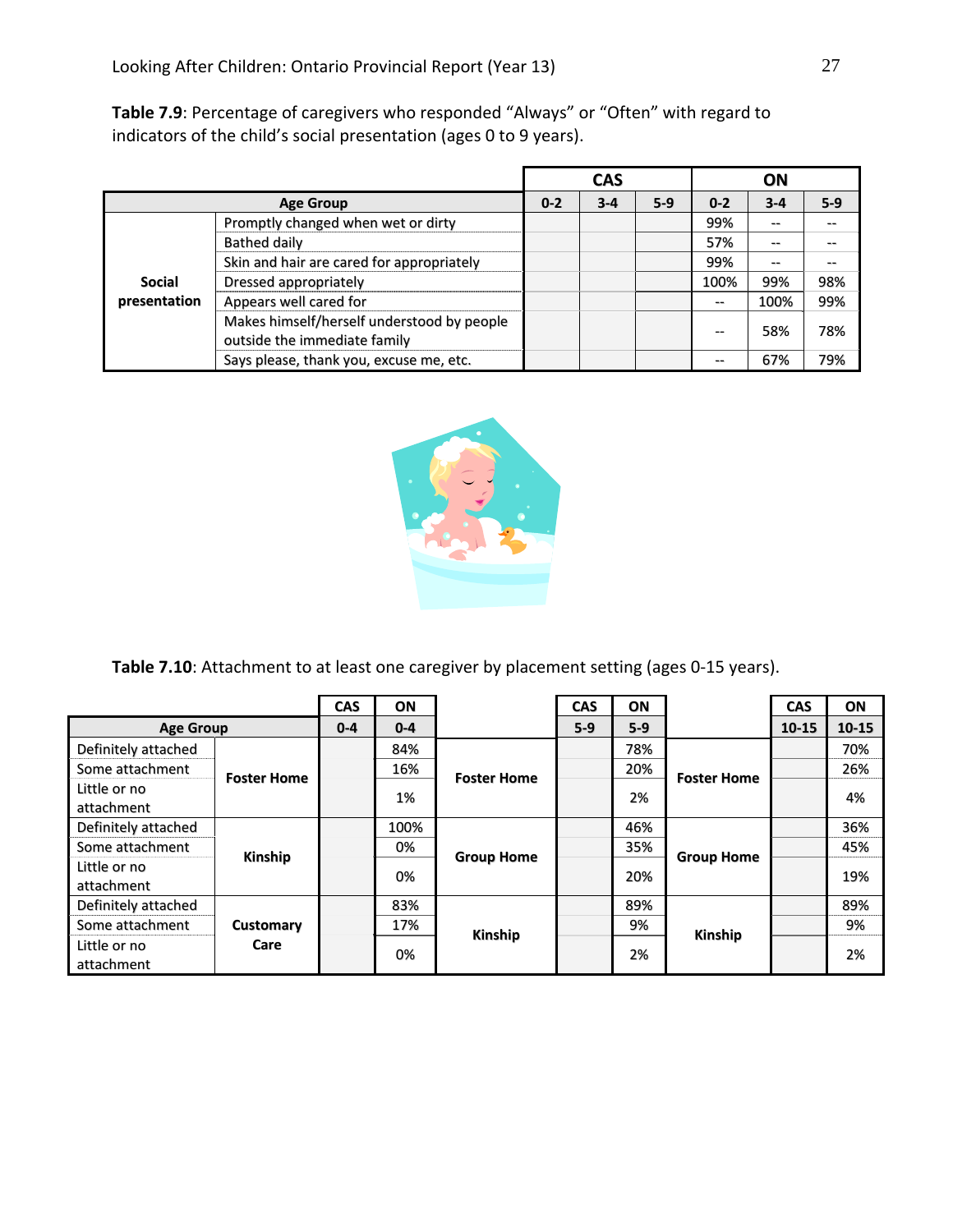**Table 7.11**: Strengths and Difficulties Questionnaire by placement setting and overall (ages 5‐17 years).

|                                                         |                | CAS   | ON    |                | CAS       | ON    |                    | <b>CAS</b> | ON      |
|---------------------------------------------------------|----------------|-------|-------|----------------|-----------|-------|--------------------|------------|---------|
| <b>Age Group</b>                                        |                | $5-9$ | $5-9$ |                | $10 - 15$ | 10-15 |                    | $16-17$    | $16-17$ |
| Pro-social<br><b>Score</b>                              | Foster home    |       | 7.5   | Foster home    |           | 7.8   | Foster home        |            | 7.8     |
|                                                         | Group home     |       | 5.3   | Group home     |           | 6.3   | Group home         |            | 6.5     |
|                                                         | Kinship        |       | 8.3   | Kinship        |           | 8.6   | Independent living |            | 7.3     |
|                                                         | <b>Overall</b> |       | 7.6   | <b>Overall</b> |           | 7.6   | <b>Overall</b>     |            | 7.5     |
|                                                         | Foster home    |       | 2.5   | Foster home    |           | 2.8   | Foster home        |            | 2.8     |
| <b>Emotional</b>                                        | Group home     |       | 3.1   | Group home     |           | 3.6   | Group home         |            | 3.5     |
| <b>Symptoms</b><br><b>Score</b>                         | Kinship        |       | 2.5   | Kinship        |           | 2.4   | Independent living |            | 3.5     |
|                                                         | <b>Overall</b> |       | 2.5   | Overall        |           | 2.9   | <b>Overall</b>     |            | 2.9     |
|                                                         | Foster home    |       | 5.9   | Foster home    |           | 4.9   | <b>Foster home</b> |            | 4.3     |
|                                                         | Group home     |       | 7.1   | Group home     |           | 6.1   | Group home         |            | 5.4     |
| <b>Hyperactivity</b><br><b>Score</b>                    | Kinship        |       | 4.9   | Kinship        |           | 4.2   | Independent living |            | 4.8     |
|                                                         | Overall        |       | 5.7   | Overall        |           | 5.0   | Overall            |            | 4.6     |
|                                                         | Foster home    |       | 3.1   | Foster home    |           | 2.6   | <b>Foster home</b> |            | 2.2     |
| <b>Conduct</b><br><b>Problems</b>                       | Group home     |       | 3.6   | Group home     |           | 3.8   | Group home         |            | 3.6     |
| <b>Score</b>                                            | Kinship        |       | 2.3   | Kinship        |           | 1.8   | Independent living |            | 3.8     |
|                                                         | <b>Overall</b> |       | 3.0   | <b>Overall</b> |           | 2.7   | <b>Overall</b>     |            | 2.6     |
|                                                         | Foster home    |       | 2.3   | Foster home    |           | 2.4   | Foster home        |            | 2.5     |
| <b>Peer Relation</b><br><b>Problems</b><br><b>Score</b> | Group home     |       | 3.9   | Group home     |           | 3.8   | Group home         |            | 3.6     |
|                                                         | Kinship        |       | 1.8   | Kinship        |           | 1.6   | Independent living |            | 2.4     |
|                                                         | Overall        |       | 2.3   | Overall        |           | 2.6   | Overall            |            | 2.7     |
| <b>Total</b><br><b>Difficulties</b>                     | Foster home    |       | 13.8  | Foster home    |           | 12.7  | <b>Foster home</b> |            | 11.7    |
|                                                         | Group home     |       | 17.3  | Group home     |           | 17.3  | Group home         |            | 16.0    |
| <b>Score</b>                                            | Kinship        |       | 11.4  | Kinship        |           | 9.8   | Independent living |            | 14.5    |
|                                                         | Overall        |       | 13.5  | <b>Overall</b> |           | 13.2  | Overall            |            | 12.8    |

**Note**: The Pro‐social scale is a five‐item, three‐point scale, reported by the caregiver. A sample item is: "Shares readily with other youth, for example books, games, food." Response choices are: Not true, scored 0; Somewhat true, scored 1; True, scored 2. The possible range of scores is from 0 to 10, with a higher score indicating a greater amount of pro‐social behaviours.

The Emotional Symptoms scale is a five-item, three-point scale reported by the caregiver. A sample item is: "Often unhappy, depressed, or tearful." Response choices are: Not true, scored 0; Somewhat true, scored 1; True, scored 2. The possible range of scores is from 0 to 10, with a higher score indicating a greater amount of emotional symptoms.

 The Hyperactivity scale is a five‐item, three‐point scale reported by the caregiver. A sample item is: "Easily distracted, concentration wanders." Response choices are: Not true, scored 0; Somewhat true, scored 1; True, scored 2. Two items are reverse coded. The possible range of scores is from 0 to 10, with a higher score indicating a greater degree of hyperactivity.

The Conduct Problems scale is a five-item, three-point scale reported by the caregiver. A sample item is: "Often loses temper." Response choices are: Not true, scored 0; Somewhat true, scored 1; True, scored 2. The possible range of scores is from 0 to 10, with a higher score indicating a greater number of behaviours associated with conduct problems.

 The Peer Relation Problems scale is a five‐item, three‐point scale reported by the caregiver. A sample item is: "Would rather be alone than with other youth." Response choices are: Not true, scored 0; Somewhat true, scored 1; True, scored 2. Two items are reverse coded. The possible range of scores is from 0 to 10, with a higher score indicating a greater level of problems with peers.

 The Total Difficulties score is a twenty‐item, three‐point scale, constructed by adding together the items from the Emotional Symptoms scale, the Hyperactivity scale, the Conduct Problems scale, and the Peer Relation Problems scale. The possible range of scores is from 0 to 40, with a higher score indicating a greater level of overall difficulties.